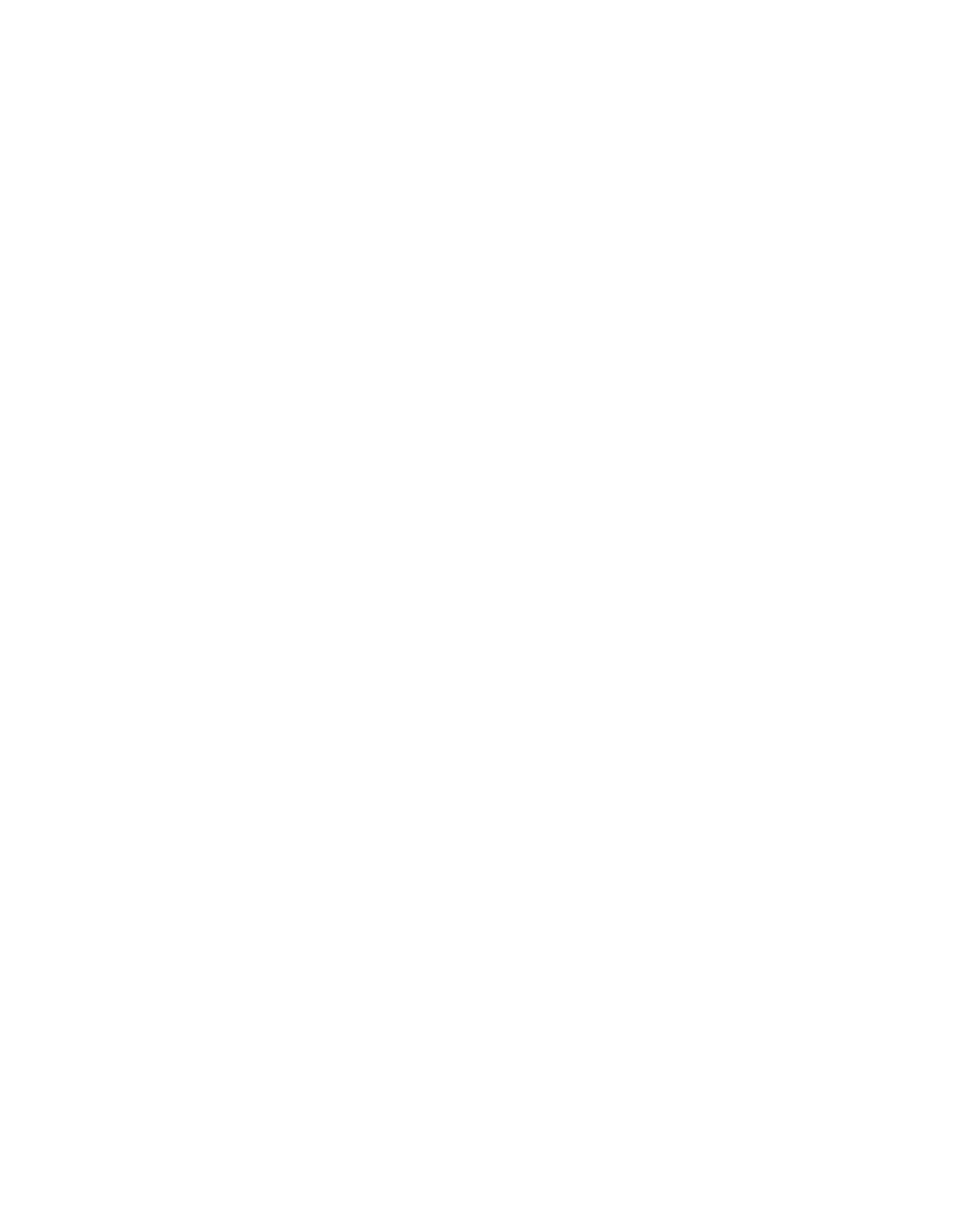Over the past two years, the Government of Ontario (the "Province") has sought feedback on its emerging approach to artificial intelligence. This has included its 2019 *Consultation for Ontario's Digital and Data Strategy*, 1 its 2020 *Artificial Intelligence (AI) Guidance* "Alpha Principles" for Ethical Use and Transparency,<sup>2</sup> and most recently, its consultation on *Ontario's Trustworthy Artificial Intelligence (AI) Framework* ("Framework")*.* 3

In its recently published *Digital and Data Strategy*, 4 the Province expresses its intention "to build a digital economy powered by ethical artificial intelligence (AI) rooted in democratic principles and individual rights." This strategy is referenced in the consultation web page for the Framework, with the Framework being presented as a foundational element to support this strategy's realization. The proposed Framework is centered on three high-level draft commitments, with each of these commitments supported by three potential actions. The draft commitments are as follows:

- 1. **No AI in secret:** The use of AI by the government will always be transparent, with people knowing when, why, and how algorithms are used and what their rights are if harm occurs.
- 2. **AI use Ontarians can trust:** Rules and tools are in place to safely and securely apply algorithms to government programs and services based on risk.
- 3. **AI that serves all Ontarians:** Ontarians benefit economically and socially from AI technologies that are rooted in individual rights and reflect the diverse communities across the province.

These are important commitments for the Province to make, and are generally aligned with the Information and Privacy Commissioner of Ontario's (IPC) mandate of protecting privacy and promoting transparency. In line with our strategic priority *Privacy and Transparency in a Modern Government,* our goal is to advance Ontarians' privacy and access rights by working with public institutions to develop bedrock principles and comprehensive governance frameworks for the responsible and accountable deployment of digital technologies.<sup>5</sup> As part of an open and ongoing dialogue around the use of AI in Ontario, we hereby offer our initial thoughts about the use of AI in the public sector as a response to the Province's consultation on the Framework.

<sup>1</sup> Government of Ontario. *Consultation for Ontario's Digital and Data Strategy*. Webpage last updated January 2021. **<https://www.ontario.ca/document/consultation-ontarios-digital-and-data-strategy>**

<sup>2</sup> Government of Ontario. *Artificial Intelligence (AI) Guidance*. March 30, 2021. **[https://www.ontario.ca/](https://www.ontario.ca/page/artificial-intelligence-ai-guidance) [page/artificial-intelligence-ai-guidance](https://www.ontario.ca/page/artificial-intelligence-ai-guidance)**

<sup>3</sup> Government of Ontario. *Consultation: Ontario's Trustworthy Artificial Intelligence (AI) Framework*. May 5, 2021. **[https://www.ontario.ca/page/ontarios-trustworthy-artificial-intelligence-ai-framework](https://www.ontario.ca/page/ontarios-trustworthy-artificial-intelligence-ai-framework-consultations)[consultations](https://www.ontario.ca/page/ontarios-trustworthy-artificial-intelligence-ai-framework-consultations)**

<sup>4</sup> Government of Ontario. *Building a Digital Ontario*. April 30, 2021. **[https://www.ontario.ca/page/building](https://www.ontario.ca/page/building-digital-ontario)[digital-ontario](https://www.ontario.ca/page/building-digital-ontario)**

<sup>5</sup> Information and Privacy Commissioner of Ontario. *IPC Strategic Priorities 2021-2025*. April 22, 2021. **<https://www.ipc.on.ca/about-us/ipc-strategic-priorities-2021-2025/>**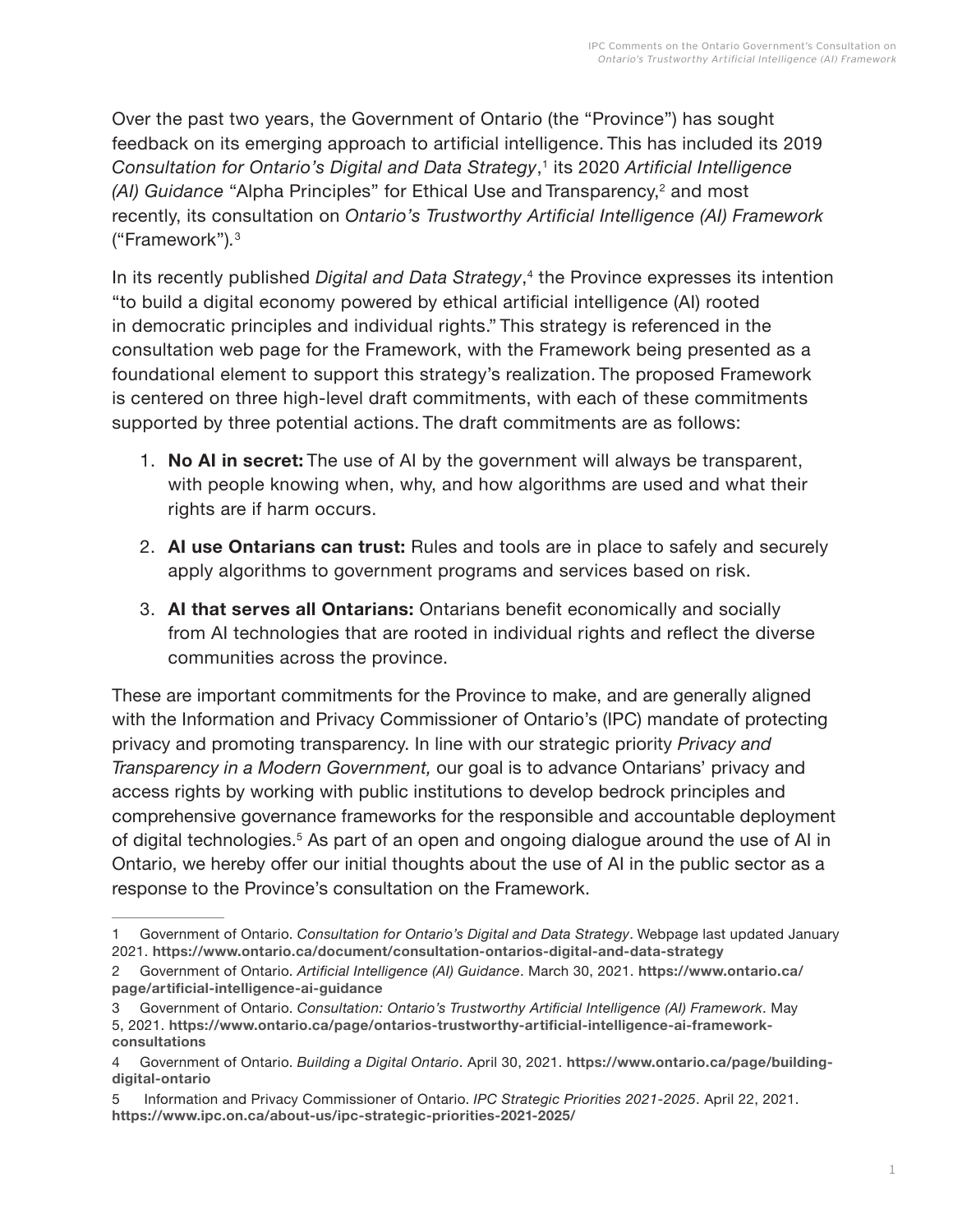Our submission includes several general considerations with respect to the overall framing and scope of the proposed Framework. We then turn to each commitment, and offer considerations we feel will strengthen the Framework's treatment of access and privacy issues. We are strongly committed to working closely with the Province to ensure the rights of privacy and access are core components of a provincial AI governance model.

## GENERAL CONSIDERATIONS

The IPC is supportive of the broad commitments proposed in the Framework, which should help hold the government to account for its use of AI. We also recognize that further elaboration and specificity is required in order for the Framework to accomplish its intended outcomes.

Given the high-level nature of the Framework's commitments, our comments that follow draw from our own experiences with, and research on, AI and related technologies. We also identify areas for further consideration as the government continues its efforts on this topic. We intend to keep our considerations general, rather than setting out specific policy directions or proposals. We look forward to a regular dialogue with the Province on the topic of the Framework.

#### <span id="page-3-0"></span>1. CLEARLY DEFINE KEY CONCEPTS AROUND AI AND WHICH CONCEPTS ARE SUBJECT TO THE FRAMEWORK

Developing a governance model for AI must include as a foundational element a clear definition of AI and related concepts. In the absence of precise definitions, ambiguity and misunderstanding may emerge that lead to gaps in accountability and risks going unidentified. A definition must also be flexible enough to accommodate future technological developments. Therefore, the Framework should include clear definitions of key concepts relating to AI.

Following is a list of definitions of some of the key components or concepts of AI. These definitions are intended to help distinguish some terms that are commonly used in an interchangeable manner. We do this for the principal purpose of clarifying our comments that follow but would further welcome the opportunity to contribute to any initiative of the Province to formalize any related definitions. Key AI related terms include the following:

**• Artificial Intelligence** in use today involves the use of computation to analyze certain types of data according to a generalized model of the world to accomplish defined objectives by generating outputs that impact the external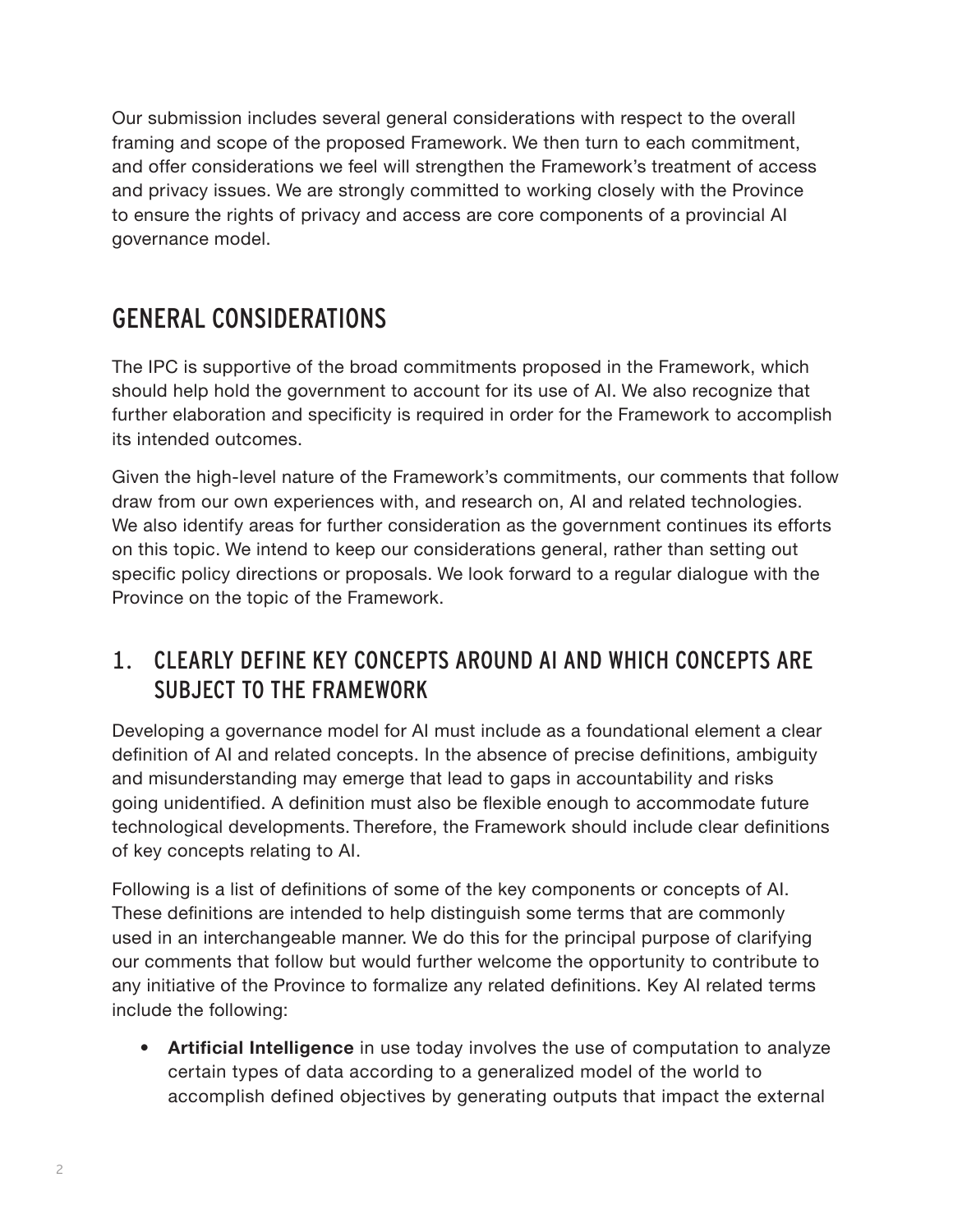environment.<sup>6</sup> AI in use today and in the near future is not what is known in the scientific literature as "artificial general intelligence" – where machines can think as humans do and exhibit self-awareness.<sup>7</sup> Contemporary AI systems are typically narrowly focused on a clear problem domain and adopt a particular approach to accomplishing their objectives. Components of AI implementations include:

- o An **AI model** is a set of instructions on how to interpret a particular subject that can either be explicitly crafted by humans (classical AI) or developed through machine learning. **Machine learning** uses statistical or other numerical approaches to build a model based on **training data** in a way that does not requiring explicit programming by a human. Models can be used for purposes including to make **predictions**, to put data into categories through **classification**, and to **generate** original data that bears similarities to real world examples.
- o An **AI system** is an implementation of one or more AI models into a computer system that is implemented in an environment in order to accomplish a particular objective. The computer system may include a role for human operators, or operate relatively autonomously.
- o The **environment** in which an AI system is deployed is a key consideration. The environment may be observed by an AI system (i.e. data input), and affected by actions the system takes (i.e. output). AI systems may perform differently in different environments.
- An **algorithm** is a set of instructions developed to solve a particular problem. Algorithms can be implemented in computer code but do not have to be. They are used in mathematics, in spreadsheets, and in all aspects of computer software, AI included. It is important to differentiate algorithms from AI since algorithms are so ubiquitous. AI models are instances of (often very complex) algorithms. As an example of this distinction, the evaluation of an application for a government benefit against a pre-defined set of criteria would likely be considered an algorithm, but not an AI system.
- **• Automated Decision Making (ADM)** is defined in the Government of Canada's *Directive on Automated Decision-Making* as "any technology that either assists or replaces the judgement of human decision-makers," and employs techniques such as those leveraged in AI models (including statistical and linguistic

<sup>6</sup> This definition is based on the model definition of AI presented in the European Commission. *Proposal for a Regulation laying down harmonised rules on artificial intelligence.* Recital 6. April 21, 2021. **[https://](https://digital-strategy.ec.europa.eu/en/library/proposal-regulation-laying-down-harmonised-rules-artificial-intelligence) [digital-strategy.ec.europa.eu/en/library/proposal-regulation-laying-down-harmonised-rules-artificial](https://digital-strategy.ec.europa.eu/en/library/proposal-regulation-laying-down-harmonised-rules-artificial-intelligence)[intelligence](https://digital-strategy.ec.europa.eu/en/library/proposal-regulation-laying-down-harmonised-rules-artificial-intelligence)**

<sup>7</sup> See, e.g. Santus, E., Christin, N. and Jayarm, H. "Artificial Intelligence." *Technology Factsheet Series.* Belfer Center for Science and International Affairs. Harvard Kennedy School. January 2020. **[https://www.](https://www.belfercenter.org/publication/technology-factsheet-artificial-intelligence) [belfercenter.org/publication/technology-factsheet-artificial-intelligence](https://www.belfercenter.org/publication/technology-factsheet-artificial-intelligence)**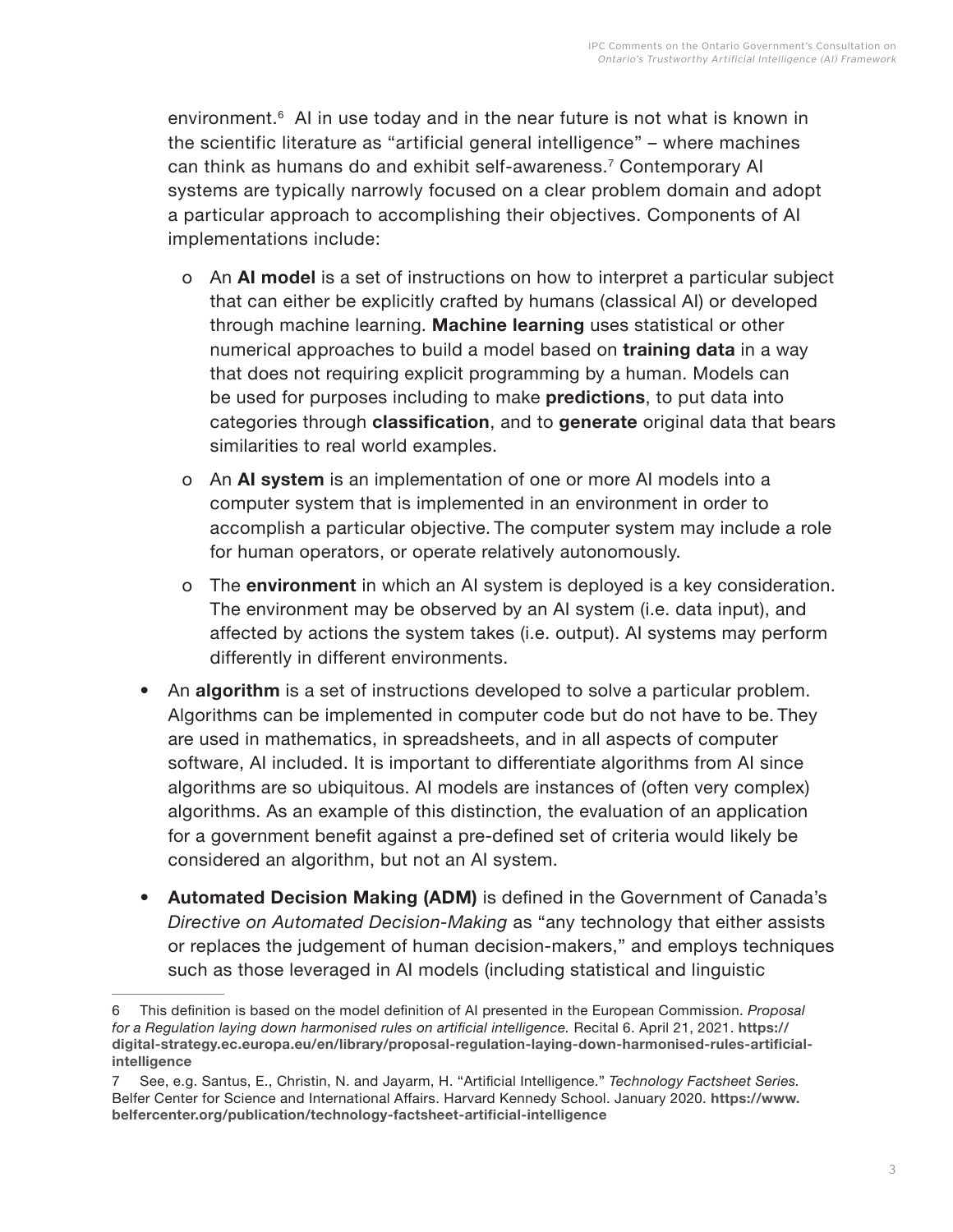methods).<sup>8</sup> Some definitions include consideration that the ADM system impacts "opportunities, access, liberties, rights, and/or safety."<sup>9</sup> ADM systems are important to delineate from AI since AI can be employed in contexts outside of administrative decision making, where its use may have less of an impact on individuals or groups.

The Framework should clarify whether it applies to AI systems in general, or only systems that meet a narrower definition of automated decision making. For instance, would AI systems that do not analyze information about, make decisions about, or otherwise impact individuals be in scope?

Similarly, the line between statistical analysis (a longstanding government practice) and AI is not necessarily a clear one. Absent an established scope (and given the use of both 'algorithm' and 'AI' in the Framework), it is unclear whether the Framework is intended to apply to any data-centric government processes, or only AI systems.

We do not suggest that there is a "right" approach to the scope of technologies covered by the Framework – justifications exist for both broad application (e.g. individuals' rights with respect to a decision should be largely independent of what specific technologies were used to make it) and narrow application (e.g. governance frameworks can be more specific and directed when applied to a narrower set of processes). However, whatever choices are made about the proper scope of the Framework, it is important that all stakeholders share a common understanding.10

#### 2. CLEARLY DEFINE WHICH INSTITUTIONS WILL BE SUBJECT TO THE FRAMEWORK

AI, machine learning, and automated decision making are in widespread use today. The technologies are being tested or deployed by a broad range of institutions and for a variety of purposes across the spectrum of provincial public sector programs, including:

**• Health care:** St. Michael's Hospital in Toronto has implemented a machine learning model that analyzes a wide range of data including historical emergency department visits, weather patterns, and scheduled events in the area to predict how many patients will visit the hospital's emergency department on a given day.<sup>11</sup>

<sup>8</sup> Government of Canada. *Directive on Automated Decision-Making*. Last modified April 1, 2021. **[https://](https://www.tbs-sct.gc.ca/pol/doc-eng.aspx?id=32592) [www.tbs-sct.gc.ca/pol/doc-eng.aspx?id=32592](https://www.tbs-sct.gc.ca/pol/doc-eng.aspx?id=32592)**

<sup>9</sup> Richardson, R. "Defining and Demystifying Automated Decision Systems." *Maryland Law Review* (pre-print). March 26, 2021. **[https://papers.ssrn.com/sol3/papers.cfm?abstract\\_id=3811708](https://papers.ssrn.com/sol3/papers.cfm?abstract_id=3811708)**

<sup>10</sup> Note: we have referred exclusively to AI and AI systems in this submission; this is done for the sake of clarity, as opposed to recommending a particular scope for this framework

<sup>11</sup> Unity Health Toronto. Strategic Plan 2019-2024. April 20, 2019. **[http://bce.unityhealth.to/unity-health](http://bce.unityhealth.to/unity-health-toronto-strategic-plan-2019-2024.pdf)[toronto-strategic-plan-2019-2024.pdf](http://bce.unityhealth.to/unity-health-toronto-strategic-plan-2019-2024.pdf)**; Invest Ontario. *Spotlight: Toronto hospital prescribes AI to cure ER wait times*. February 10, 2020. **[https://www.investontario.ca/spotlights/toronto-hospital-prescribes-ai](https://www.investontario.ca/spotlights/toronto-hospital-prescribes-ai-cure-er-wait-times)[cure-er-wait-times](https://www.investontario.ca/spotlights/toronto-hospital-prescribes-ai-cure-er-wait-times)**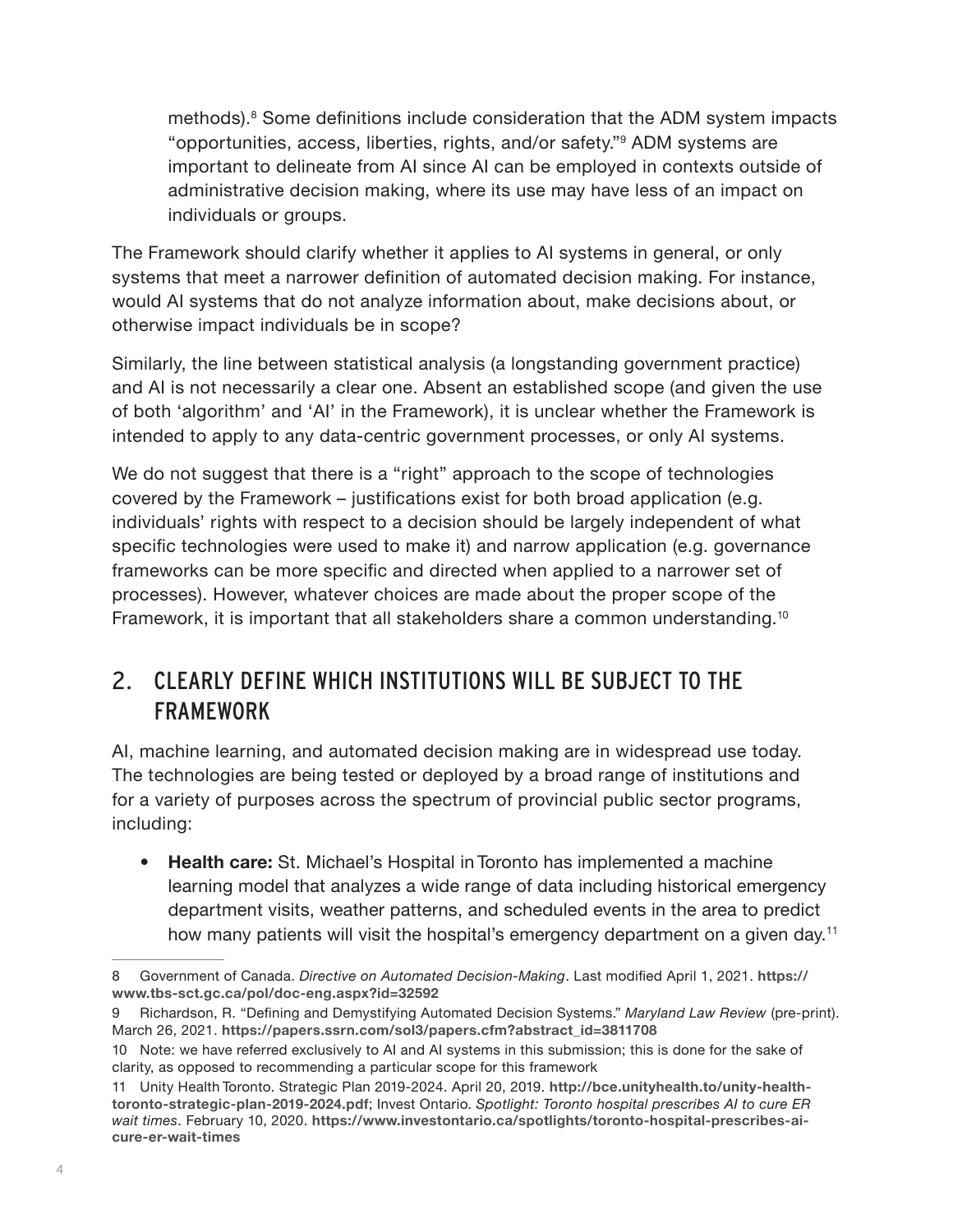- **• Policing:** Law enforcement agencies in Ontario are exploring the use of facial recognition technologies, which are powered by computer vision, a branch of AI that interprets the visual world and identifies and categorizes objects based on images.<sup>12</sup> The IPC is actively engaged on the issue of police use of facial recognition as part of our strategic priority, which focuses on *Next-Generation Law Enforcement*.
- **• Education:** Some remote university exams are being monitored by software that uses machine learning to detect and predict potential academic misconduct. For instance, these systems can use a variety of AI models that categorize objects and activities based on data obtained through real-time monitoring of a variety of sources, such as a student's mouse and keyboard activity, video footage from their webcams, and audio from their computer microphones.<sup>13</sup>
- **• Transportation:** The Ontario government partnered with organizations to use AI to detect the number of people in vehicles driving in high occupancy toll lanes on provincial roads.<sup>14</sup>
- **• Digital service delivery:** Business owners can interact with the "Grants Ontario Chatbot" to obtain information about funding opportunities from the provincial government.<sup>15</sup> Chatbots often use natural language processing, a type of AI which is designed to interpret and generate language and in some cases generate a realistic-seeming dialogue with humans.

Clearly, AI can be employed in numerous ways, for different purposes, and with different intended users of the technology.

Given the widespread use of AI across various sectors, the Framework should clarify the program areas and/or ministries that will be subject to these commitments. For instance, much of the language in the consultation paper suggests a focus on AI systems that are public-facing. However, consideration should also be given to AI systems that may be used for other back-end tasks including policy development, planning and forecasting, and cybersecurity. Such activities often take place outside of the public view, and in some cases, justifications may exist for a certain degree of confidentiality (as is the case with certain cybersecurity measures.)

<sup>12</sup> Chellappa, R., Sinha, P. and Phillips, P.J. "Face Recognition by Computers and Humans." *IEEE Computer*. February 2009. **[https://tsapps.nist.gov/publication/get\\_pdf.cfm?pub\\_id=903088](https://tsapps.nist.gov/publication/get_pdf.cfm?pub_id=903088)**

<sup>13</sup> Graham, A. "As concerns linger, Western University promises solution to remote exam proctoring software." *Global News*. March 14, 2021. **[https://globalnews.ca/news/7693767/western-university-proctortrack](https://globalnews.ca/news/7693767/western-university-proctortrack-concerns/)[concerns/](https://globalnews.ca/news/7693767/western-university-proctortrack-concerns/)**

<sup>14</sup> Government of Ontario. *News Release: Ontario Enhancing Government Services Through Partnerships with Small Business.* November 9, 2017. **[https://news.ontario.ca/en/release/46968/ontario-enhancing](https://news.ontario.ca/en/release/46968/ontario-enhancing-government-services-through-partnerships-with-small-business)[government-services-through-partnerships-with-small-business](https://news.ontario.ca/en/release/46968/ontario-enhancing-government-services-through-partnerships-with-small-business)**

<sup>15</sup> Government of Ontario. *Get funding from the Ontario government.* February 14, 2020. **https://www. ontario.ca/page/get-funding-ontario-government#section-4**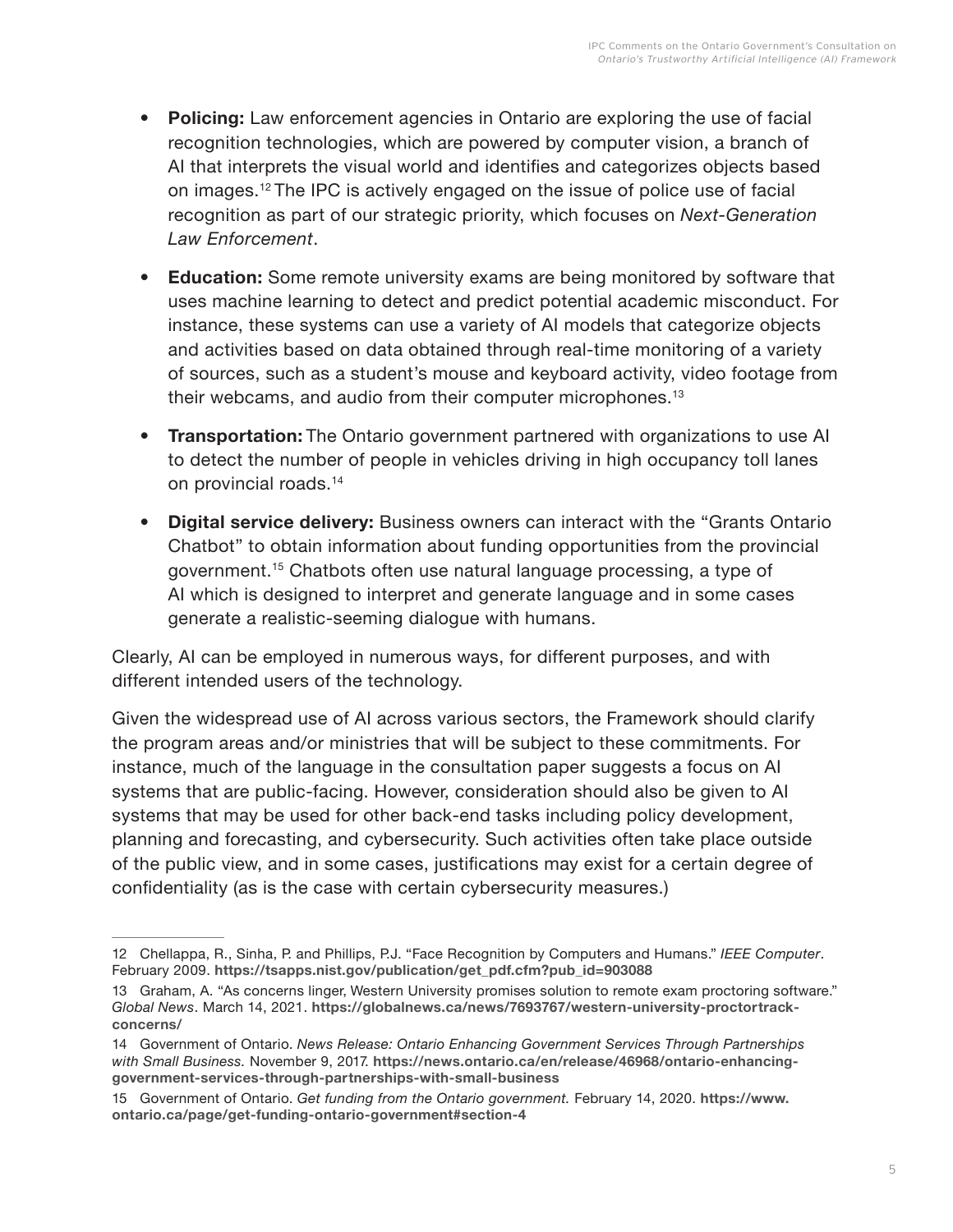#### <span id="page-7-0"></span>3. ENSURE THE FRAMEWORK APPLIES THROUGHOUT THE ENTIRE AI LIFECYCLE

When put to use, AI, like other technologies, can be understood as progressing through a 'lifecycle' of discrete stages: from initial concept, to design, implementation, transitioning to ongoing maintenance and finally decommissioning. Each stage in the lifecycle is marked with particular problems to address, actions to take, and issues for which due care must be applied.

Institutions may benefit by approaching trustworthy AI from a lifecycle perspective. Such an approach can help to ensure that risks to access, privacy, and public trust are identified and addressed at appropriate times. A lifecycle model for AI systems put forward by the Organisation for Economic Co-operation and Development<sup>16</sup> includes the following stages:

- 1) **Design, data, and modeling**: System objectives, underlying assumptions, context, and requirements are specified. Data to power the AI system is then collected, processed, and checked for quality. The AI system developers then create or select a model or algorithm that is trained or calibrated against the data set.
- 2) **Verification and validation:** Developers assess their model for its performance against objectives. This could include assessing false positives, false negatives, and/or performance under a variety of conditions.
- 3) **Deployment:** The model and its overall system is launched for use in an environment. The system may begin to monitor the environment, assess collected data using its models, and generate outputs such as predictions, categorizations, decisions, and assessments.
- 4) **Operation and monitoring:** The AI system is in operation, with its outputs being used in service of the AI system's objectives. The system is monitored in light of performance and quality evaluation criteria. Based on monitoring results, the system operators may take their system back to earlier phases to re-evaluate the design and training of the system.

Institutions may become involved in AI systems at any point in their lifecycle. AI systems may be built in-house, a vendor product may be customized to government specifications, or a program area may subscribe to a vendor-managed cloud-based AI tool. Regardless of when an institution becomes involved, a consideration of each phase of the lifecycle is important, as risks associated with AI are present during each stage.

<sup>16</sup> Organisation for Economic Co-Operation and Development. "The Technical Landscape." *Artificial Intelligence in Society*. June 11, 2019. **[https://www.oecd-ilibrary.org/sites/8b303b6f-en/index.html?itemId=/](https://www.oecd-ilibrary.org/sites/8b303b6f-en/index.html?itemId=/content/component/8b303b6f-en) [content/component/8b303b6f-en](https://www.oecd-ilibrary.org/sites/8b303b6f-en/index.html?itemId=/content/component/8b303b6f-en)**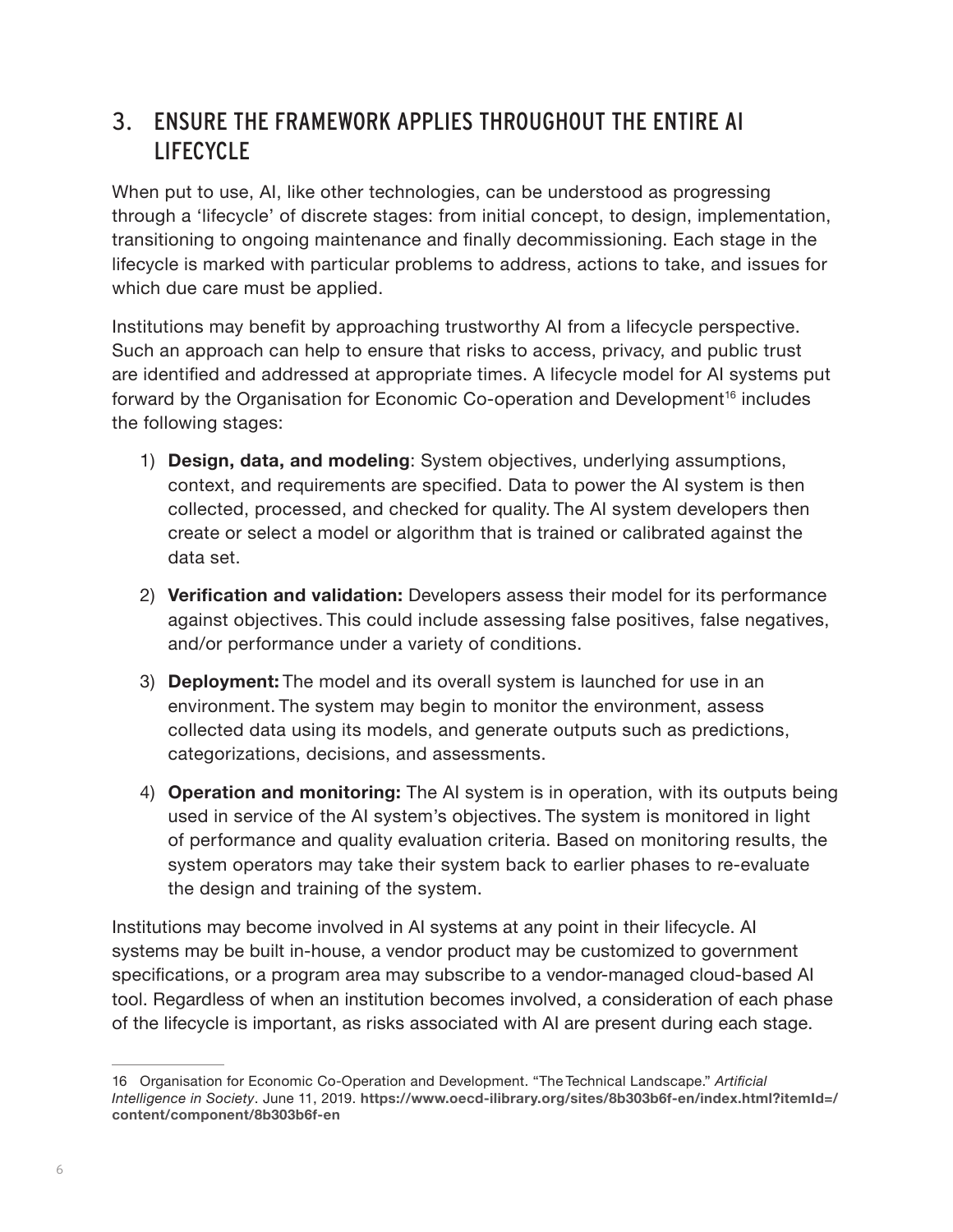For these reasons, we suggest that the government clarify that its Framework applies to all stages of the AI systems lifecycle.

## COMMITMENT 1: NO AI IN SECRET

*The use of AI by the government is always transparent, fair, and equitable.*

The IPC strongly supports the notion that government discloses its uses of AI. Such disclosures are aligned with transparency obligations under Ontario's *Freedom of Information and Protection of Privacy Act* (*FIPPA)* and its municipal equivalent, the *Municipal Freedom of Information and Protection of Privacy Act (MFIPPA)*.

*FIPPA* and *MFIPPA* are premised, in part, on the principle that information about government activity is essential to the proper functioning of open and transparent democratic institutions. As noted by the Supreme Court of Canada, government accountability is supported by access to information legislation that can help the public understand the activities of government.17

This commitment is important because AI systems can challenge the ability for the public to get access to information about government decisions and operations in several ways. For instance, machine learning models can often be so complex that they function as "black boxes," where the data used and assessed, and the reasoning behind an automated decision, is not readily understood or documented.<sup>18</sup>

This transparency challenge can be compounded if institutions rely upon models created by third party organizations that withhold details about their models due to intellectual property concerns,<sup>19</sup> or if models are embedded deep within systems and are not properly documented.<sup>20</sup> The difficulty in explaining how AI systems work can lead to difficulties in challenging an institution's compliance with its legal and other obligations, which is of particular consequence in light of widespread concerns around bias and fairness in AI systems.

<sup>17</sup> Supreme Court of Canada. *Dagg v. Canada*. June 6, 1997. **[https://scc-csc.lexum.com/scc-csc/scc-csc/](https://scc-csc.lexum.com/scc-csc/scc-csc/en/item/1525/index.do) [en/item/1525/index.do](https://scc-csc.lexum.com/scc-csc/scc-csc/en/item/1525/index.do)**

<sup>18</sup> Thomas, N., Chochia, E., and Linsday S. "Regulating AI: Critical Issues and Choices." *Law Commission of Ontario.* April 2021. **[https://www.lco-cdo.org/wp-content/uploads/2021/04/LCO-Regulating-AI-Critical-](https://www.lco-cdo.org/wp-content/uploads/2021/04/LCO-Regulating-AI-Critical-Issues-and-Choices-Toronto-April-2021-1.pdf)[Issues-and-Choices-Toronto-April-2021-1.pdf](https://www.lco-cdo.org/wp-content/uploads/2021/04/LCO-Regulating-AI-Critical-Issues-and-Choices-Toronto-April-2021-1.pdf)**

<sup>19</sup> Rubenstein, D. "Federal Procurement of Artificial Intelligence: Perils and Possibilities." *The Great Democracy Initiative*. **[https://greatdemocracyinitiative.org/wp-content/uploads/2020/12/Artificial-](https://greatdemocracyinitiative.org/wp-content/uploads/2020/12/Artificial-Intelligence-Report_121320-FINAL.pdf)[Intelligence-Report\\_121320-FINAL.pdf](https://greatdemocracyinitiative.org/wp-content/uploads/2020/12/Artificial-Intelligence-Report_121320-FINAL.pdf)** p. 32

<sup>20</sup> See, e.g. Office of the Privacy Commissioner of Canada. *Joint investigation of the Cadillac Fairview Corporation Limited by the Privacy Commissioner of Canada, the Information and Privacy Commissioner of Alberta, and the Information and Privacy Commissioner for British Columbia.* October 28, 2020. **[https://](https://www.priv.gc.ca/en/opc-actions-and-decisions/investigations/investigations-into-businesses/2020/pipeda-2020-004/) [www.priv.gc.ca/en/opc-actions-and-decisions/investigations/investigations-into-businesses/2020/](https://www.priv.gc.ca/en/opc-actions-and-decisions/investigations/investigations-into-businesses/2020/pipeda-2020-004/) [pipeda-2020-004/](https://www.priv.gc.ca/en/opc-actions-and-decisions/investigations/investigations-into-businesses/2020/pipeda-2020-004/)**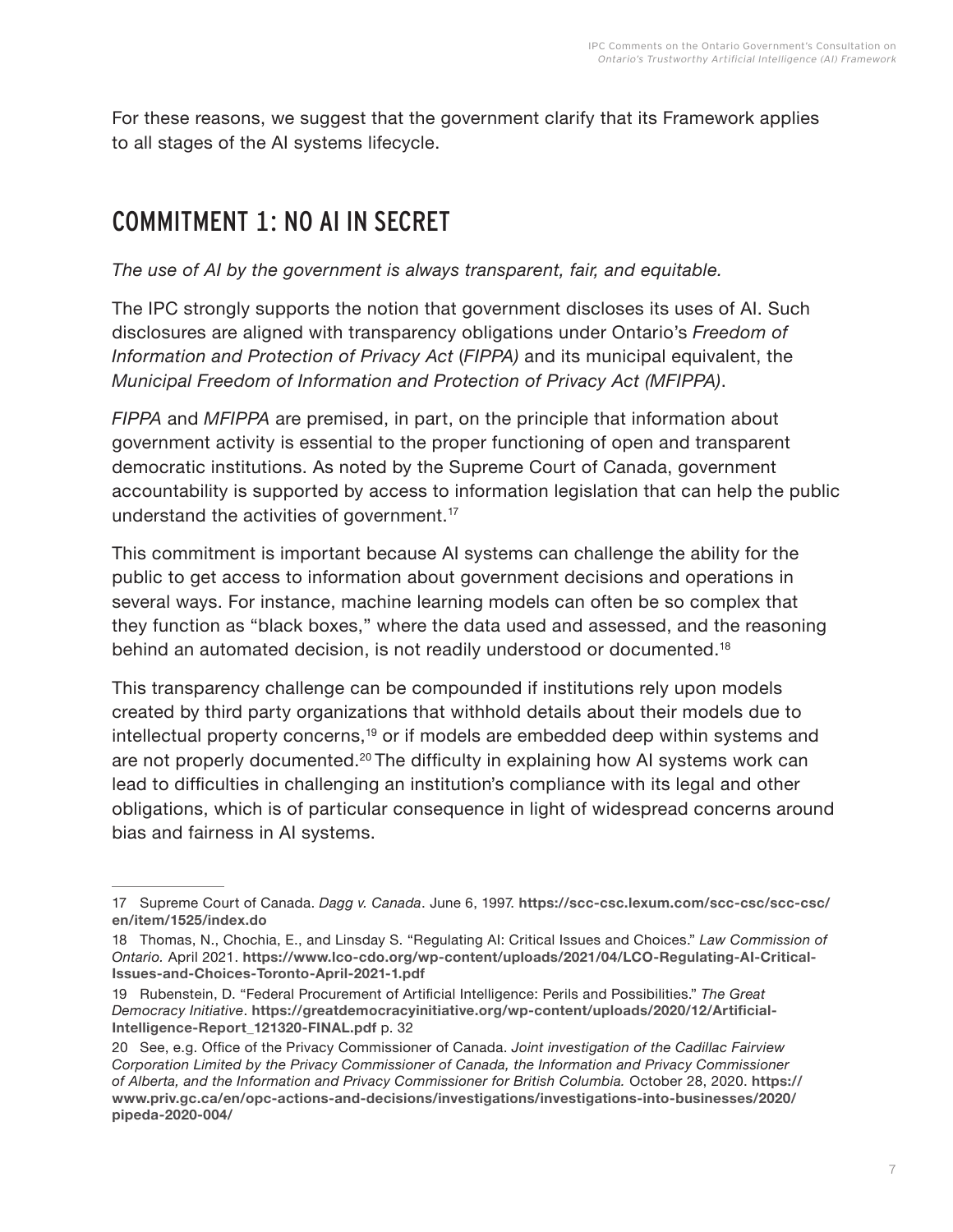Transparency of AI systems is key to public trust for a variety of reasons including because concerns respecting the discriminatory impacts of AI systems on marginalized communities are well documented and long standing. Biases embedded in machine learning models are associated with factors including the data used to train them, the design choices of their creators, and the criteria used to evaluate and test their effectiveness. The disparity between the context in which the training data was collected and the environment in which the AI system is deployed can lead to inaccurate inferences and prejudicial decisions being made about individuals and communities.<sup>21</sup>

Under *FIPPA*, institutions have an obligation to take reasonable steps to ensure that personal information in their custody or control is not used unless it is accurate and up-to-date.<sup>22</sup> Individuals also have the right to request correction of their personal information that they deem is inaccurate, and to require that a statement of disagreement be attached to personal information that is not corrected.23 These responsibilities and rights are challenged when administrative decisions supported by AI systems are not easily understood. It is difficult for an individual to correct biased or discriminatory inferences that are made within the confines of an inscrutable machine learning model. Accuracy and correctness are key elements of the right to privacy that are directly challenged in the context of AI systems.

#### <span id="page-9-0"></span>4. EXPAND THE JUSTIFICATION FOR TRANSPARENCY TO SUPPORT CHALLENGING NOT ONLY BIAS, BUT ALL FORMS OF INACCURACY AS WELL AS THE OVERALL APPROPRIATENESS OF AN AI SYSTEM

Two of the potential actions under the commitment to *No AI in Secret* focus on being transparent when AI is used to make decisions about people, and for people to be able to challenge such decisions if they were made in a biased manner.

We note that regardless of the source of an error (bias or otherwise) any inaccuracy should be contestable. While errors in an AI system may be the result of bias, they may also be the result of inaccuracy in the system's implementation, inaccuracy in the data used to make a decision, or an inappropriate approach to the problem. Similarly, the

<sup>21</sup> See, e.g. Buolamwini, J. and Gebru, T. "Gender Shades: Intersectional Accuracy Disparities in Commercial Gender Classification." *Proceedings of Machine Learning Research 81:1-15*. 2018. **[http://proceedings.mlr.](http://proceedings.mlr.press/v81/buolamwini18a/buolamwini18a.pdf) [press/v81/buolamwini18a/buolamwini18a.pdf](http://proceedings.mlr.press/v81/buolamwini18a/buolamwini18a.pdf)**

<sup>22</sup> *Freedom of Information and Protection of Privacy Act* s. 40 (2). **https://www.ontario.ca/laws/ statute/90f31#BK62.** An institutions that is a health information custodian has a similar obligation under the *Personal Health Information Protection Act, 2004* (*PHIPA*) to take reasonable steps to ensure that any personal health information it uses is as accurate, complete, and up-to-date as is necessary for the purposes for which it uses the information. *PHIPA* s. 11 (1). **https://www.ontario.ca/laws/statute/04p03#BK16**.

<sup>23</sup> *Freedom of Information and Protection of Privacy Act* s. 47 (2). **https://www.ontario.ca/laws/ statute/90f31#BK72.** Individuals have a similar right under *PHIPA* to request correction of their personal health information that they deem is inaccurate, and to require that a statement of disagreement be attached to personal health information that is not corrected. *PHIPA* s. 55. https://www.ontario.ca/laws/ statute/04p03#BK77.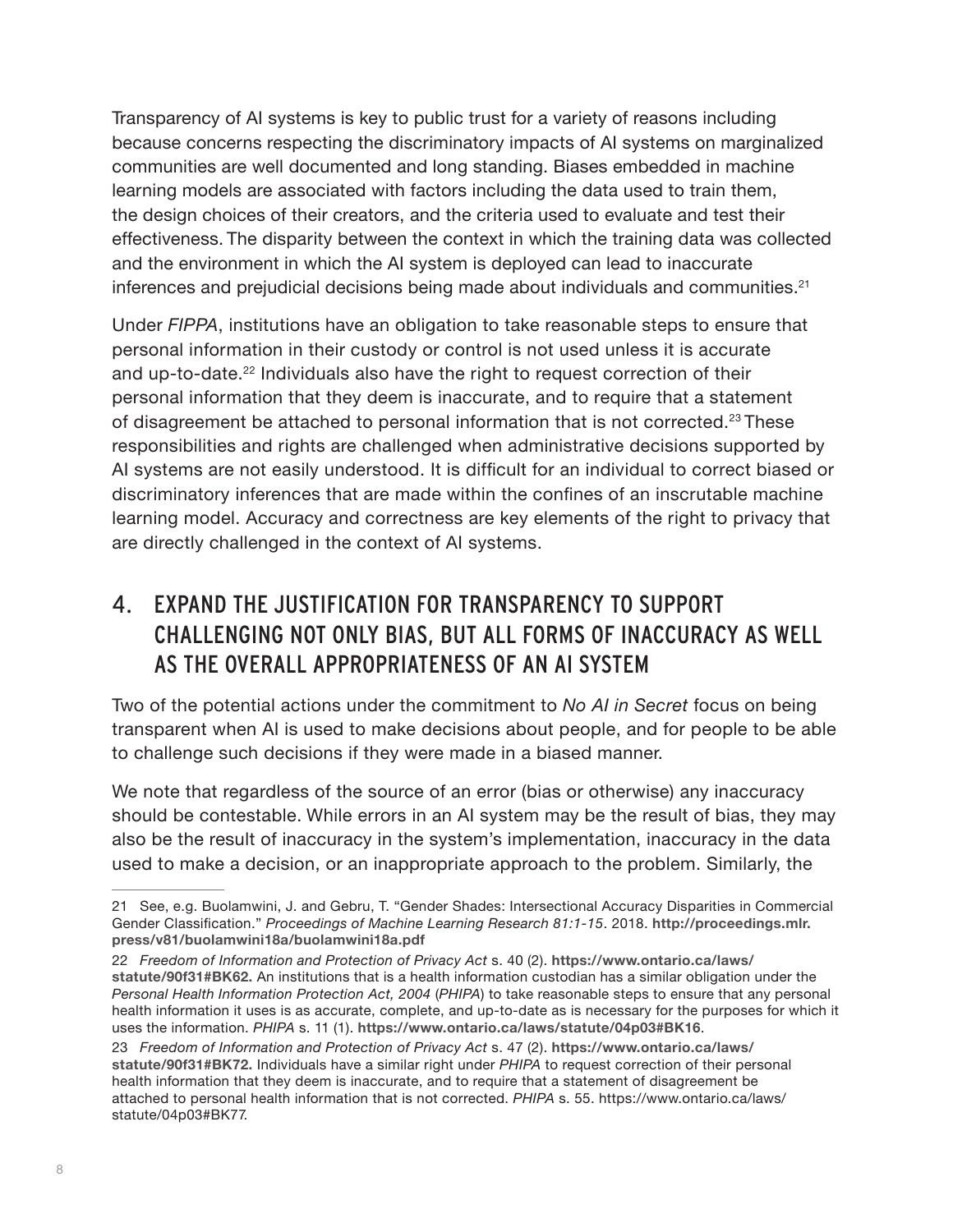right to explainability is not intended solely to protect against bias, but is an overall element of procedural fairness.

Beyond ensuring an avenue to contest individual decisions, transparency in the use of AI systems also creates the opportunity for individuals to challenge the appropriateness of specific uses of AI. In some instances, the use of an AI-powered system may in-and-of itself have significant impacts on populations or groups of people (for instance, by enabling greater surveillance), even if challenges associated with accuracy and bias in specific instances can be overcome.

We therefore ask the government to consider expanding its justification for transparency to support challenges beyond countering bias to a broader range of reasons why the public might seek to understand and, as needed, contest the use of and outcomes generated by AI systems.

#### 5. EXPAND THE SCOPE OF ITS TRANSPARENCY COMMITMENTS

In our view, the third potential action under the first commitment (providing clarity and transparency to the public on how Ontario collects data for use in algorithms) should be expanded to ensure Ontarians have the opportunity to understand not only *that* data is being collected, but *what* data is collected.

For example, individuals should be provided an opportunity take steps to review and ensure the accuracy of any data collected for use as part of a decision making process. As discussed above, accuracy is a privacy principle that the IPC believes will need to take on a heightened role in the age of AI and data analytics.

To assess the appropriateness of a given AI system, individuals must also know the purpose for which it is being used and whether it achieves the intended purpose. To address this, the Framework should include a requirement to make public the purposes for each AI system and develop mechanisms to publicly demonstrate the effectiveness of a system in furtherance of its objectives.

When evidence indicates that the AI system is no longer effective in furthering its objectives, individuals should be able to challenge the ongoing use of the system, and call for its cessation.

To conclude our remarks with respect to this commitment, we reiterate our support for an overall move toward openness for government use of AI, but note that transparency should be understood broadly and encompass the entire AI lifecycle. This includes the reasons that AI is adopted, how it is developed, what data it uses (both in development and for specific applications), for which purposes, how it makes decisions or arrives at outcomes, how those decisions are acted upon, and how effective it is in achieving its objectives, etc. Knowledge of the existence of an AI system is an important step, but it is only a first step.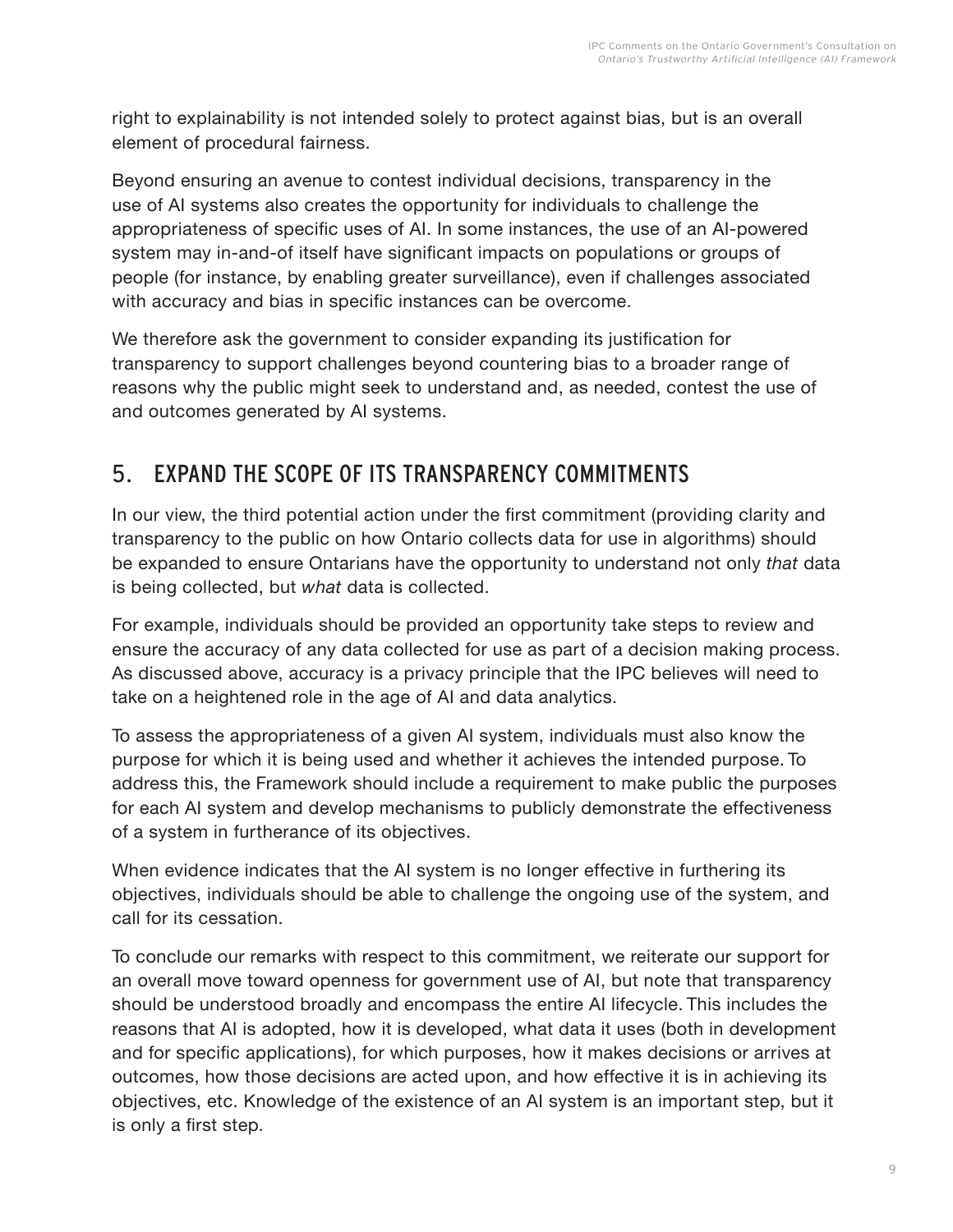### 6. INCLUDE A CLEARER FOCUS ON ACCOUNTABILITY

In October 2020, the IPC, along with several other Canadian and international privacy and data protection regulators, sponsored a resolution adopted by the Global Privacy Assembly (GPA) focusing on *Accountability in the Development and Use of Artificial Intelligence*. 24 This resolution notes that accountability is a critical component of the legal and ethical development of AI, and takes the view that accountability obligations should be assessed against clearly defined principles and frameworks.

Transparency is a key component of an overall accountability framework for government activities, but accountability encompasses much more than transparency. Inspired by the international resolution mentioned above, accountability means demonstrable compliance with applicable laws, policies and frameworks, "in particular through the adoption and implementation of appropriate, practicable, systematic and effective measures."25

So, while the Framework's first commitment refers tangentially to the concept of accountability, we would urge the government to place greater emphasis on this key principle by elevating it to a self-standing commitment on its own. In support of such a commitment, several potential actions would be needed to establish the building blocks of an effective accountability program, including:

- **• Developing a clear internal governance structure for AI**. An internal governance structure would have to provide clear roles and responsibilities and document critical management decisions relating to the use of AI in compliance with the Framework, such as sign-off on risk assessments, approval for humanin-the-loop decision points, and approval of policies and procedures in support of the Framework and its commitments.
- **• Appointing a designated role responsible for AI oversight**. This role would oversee an institution's adherence to the Framework, help develop resources and procedures, act as an internal advocate in support of the Framework, and be reachable by the public with questions about the institution's AI practices.
- **• Establish standards for engagement and consultation.** Those deploying AI should also understand the limits of their own expertise, and establish criteria for when other parties should be engaged to aid in determining what measures

<sup>24</sup> Global Privacy Assembly. *Adopted Resolution on Accountability in the Development and use of Artificial Intelligence*. 42nd Closed Session of the Global Privacy Assembly. October 2020. **[https://](https://globalprivacyassembly.org/wp-content/uploads/2020/11/GPA-Resolution-on-Accountability-in-the-Development-and-Use-of-AI-EN.pdf) [globalprivacyassembly.org/wp-content/uploads/2020/11/GPA-Resolution-on-Accountability-in-the-](https://globalprivacyassembly.org/wp-content/uploads/2020/11/GPA-Resolution-on-Accountability-in-the-Development-and-Use-of-AI-EN.pdf)[Development-and-Use-of-AI-EN.pdf](https://globalprivacyassembly.org/wp-content/uploads/2020/11/GPA-Resolution-on-Accountability-in-the-Development-and-Use-of-AI-EN.pdf)**

<sup>25</sup> Ibid. See also similar definitions in: Centre for Information Policy Leadership. *What Good and Effective Data Privacy Accountability Looks Like*. May 2020. **[https://www.informationpolicycentre.](https://www.informationpolicycentre.com/uploads/5/7/1/0/57104281/cipl_accountability_mapping_report__27_may_2020__v2.0.pdf) [com/uploads/5/7/1/0/57104281/cipl\\_accountability\\_mapping\\_report\\_\\_27\\_may\\_2020\\_\\_v2.0.pdf](https://www.informationpolicycentre.com/uploads/5/7/1/0/57104281/cipl_accountability_mapping_report__27_may_2020__v2.0.pdf)**, and Information Accountability Foundation. *The Essential Elements of Accountability*. January 2019. **[https://](https://informationaccountability.org/publications/) [informationaccountability.org/publications/](https://informationaccountability.org/publications/)**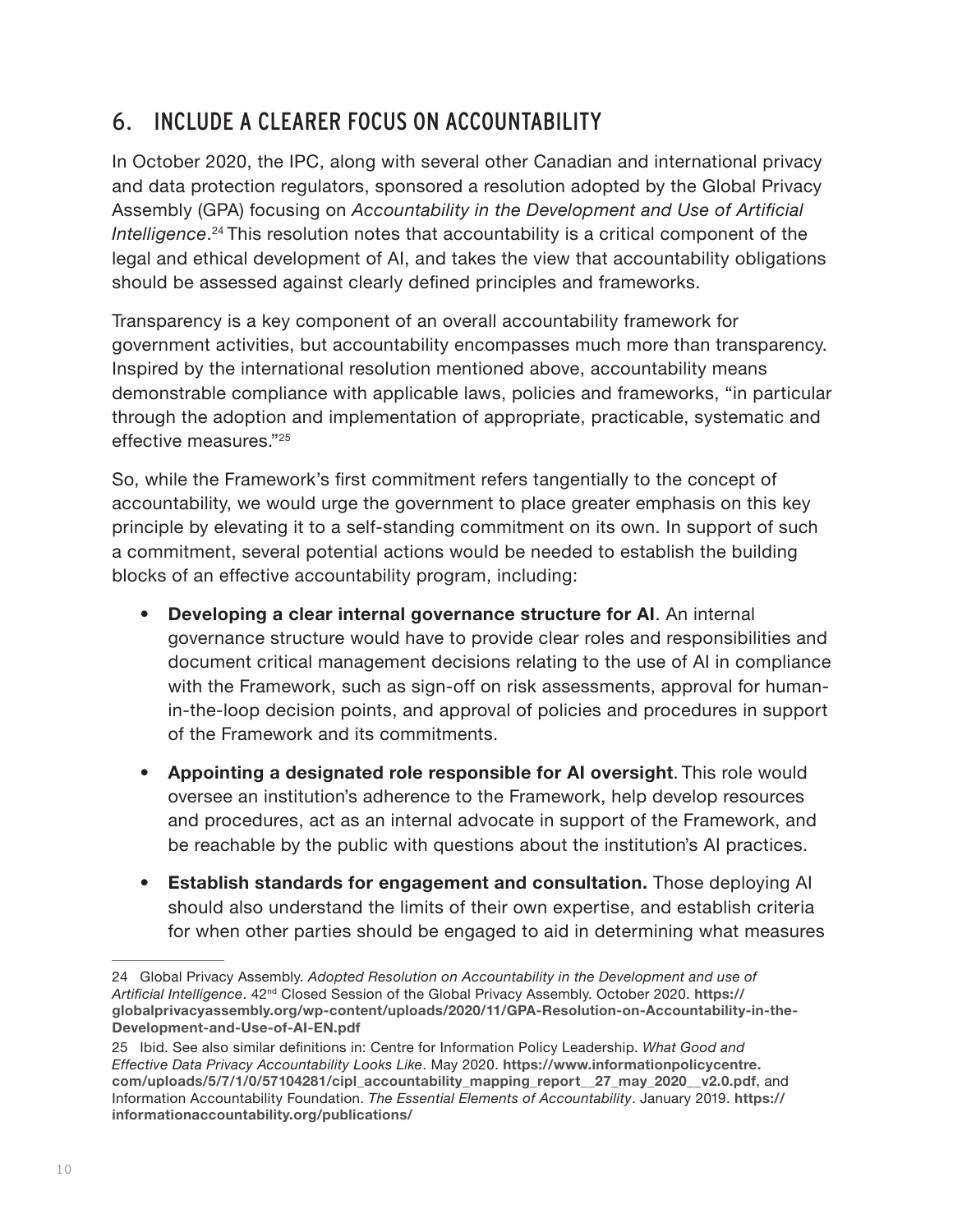accountability will require. For instance, during the design stage, the Province should consider the suggestion of the Centre for Information Policy Leadership that systems designers consult with internal or external review boards for guidance on high risk systems.<sup>26</sup>

**• Implement whistleblowing/reporting mechanisms**. Such mechanisms would provide a clear channel through which people can report instances of legal non-compliance, unauthorized high risk uses of AI, or failure to adhere to the Framework without fear of reprisal.

We therefore recommend that the government call for appropriate management controls to oversee compliance with the Framework through an additional commitment dedicated to ensuring accountability with respect to the responsible use of AI, along with the related potential actions needed for its effective implementation.

## COMMITMENT 2: AI USE ONTARIANS CAN TRUST

*Risk-based rules are in place to guide the safe, equitable, and secure use of AI by government.*

Privacy and data protection authorities, including the IPC, recognize that AI poses fundamental challenges to numerous principles upon which privacy legislation is based.27 For instance, the principle of *limiting collection* is challenged by AI, and machine learning in particular, since AI models typically perform best when trained on a large and diverse volume of data. It is also not uncommon for organizations to repurpose already-collected data for use in AI training, challenging the principle of *purpose limitation*. <sup>28</sup> *Limiting retention* is an enigma for machine learning, as training information and insights derived from it may persist in a model long after the underlying training data is deleted or otherwise rendered out of date.<sup>29</sup>

<sup>26</sup> Centre for Information Policy Leadership. *CIPL Recommendations on Adopting a Risk-Based Approach to Regulating Artificial Intelligence in the EU*. March 22, 2021. **[https://www.informationpolicycentre.com/](https://www.informationpolicycentre.com/uploads/5/7/1/0/57104281/cipl_risk-based_approach_to_regulating_ai__22_march_2021_.pdf) [uploads/5/7/1/0/57104281/cipl\\_risk-based\\_approach\\_to\\_regulating\\_ai\\_\\_22\\_march\\_2021\\_.pdf](https://www.informationpolicycentre.com/uploads/5/7/1/0/57104281/cipl_risk-based_approach_to_regulating_ai__22_march_2021_.pdf)**

<sup>27</sup> International Conference of Data Protection and Privacy Commissioners. "Declaration on Ethics and Data Protection in Artificial Intelligence." *40th International Conference of Data Protection and Privacy Commissioners*. October 23, 2018. **[https://globalprivacyassembly.org/wp-content/uploads/2018/10/20180922\\_ICDPPC-](https://globalprivacyassembly.org/wp-content/uploads/2018/10/20180922_ICDPPC-40th_AI-Declaration_ADOPTED.pdf)[40th\\_AI-Declaration\\_ADOPTED.pdf](https://globalprivacyassembly.org/wp-content/uploads/2018/10/20180922_ICDPPC-40th_AI-Declaration_ADOPTED.pdf)**; Resolution of the Federal, Provincial and Territorial Information and Privacy Commissioners. *Effective privacy and access to information legislation in a data driven society*. October 1-2, 2019. **[https://www.priv.gc.ca/en/about-the-opc/what-we-do/provincial-and-territorial-collaboration/](https://www.priv.gc.ca/en/about-the-opc/what-we-do/provincial-and-territorial-collaboration/joint-resolutions-with-provinces-and-territories/res_191001/) [joint-resolutions-with-provinces-and-territories/res\\_191001/](https://www.priv.gc.ca/en/about-the-opc/what-we-do/provincial-and-territorial-collaboration/joint-resolutions-with-provinces-and-territories/res_191001/)**

<sup>28</sup> Centre for Information Policy Leadership. "First Report: Artificial Intelligence and Data Protection in Tension. Artificial Intelligence and Data Protection." *Delivering Sustainable AI Accountability in Practice*. October 10, 2018. **[https://www.informationpolicycentre.com/uploads/5/7/1/0/57104281/cipl\\_ai\\_first\\_report\\_-\\_](https://www.informationpolicycentre.com/uploads/5/7/1/0/57104281/cipl_ai_first_report_-_artificial_intelligence_and_data_protection_in_te....pdf) [artificial\\_intelligence\\_and\\_data\\_protection\\_in\\_te....pdf](https://www.informationpolicycentre.com/uploads/5/7/1/0/57104281/cipl_ai_first_report_-_artificial_intelligence_and_data_protection_in_te....pdf)**

<sup>29</sup> Izzo, Z. et al. "Approximate Data Deletion from Machine Learning Models." *Proceedings of the 24th International Conference on Artificial Intelligence and Statistics (AISTATS) 2021*. Pre-print. **[https://arxiv.org/](https://arxiv.org/abs/2002.10077) [abs/2002.10077](https://arxiv.org/abs/2002.10077)**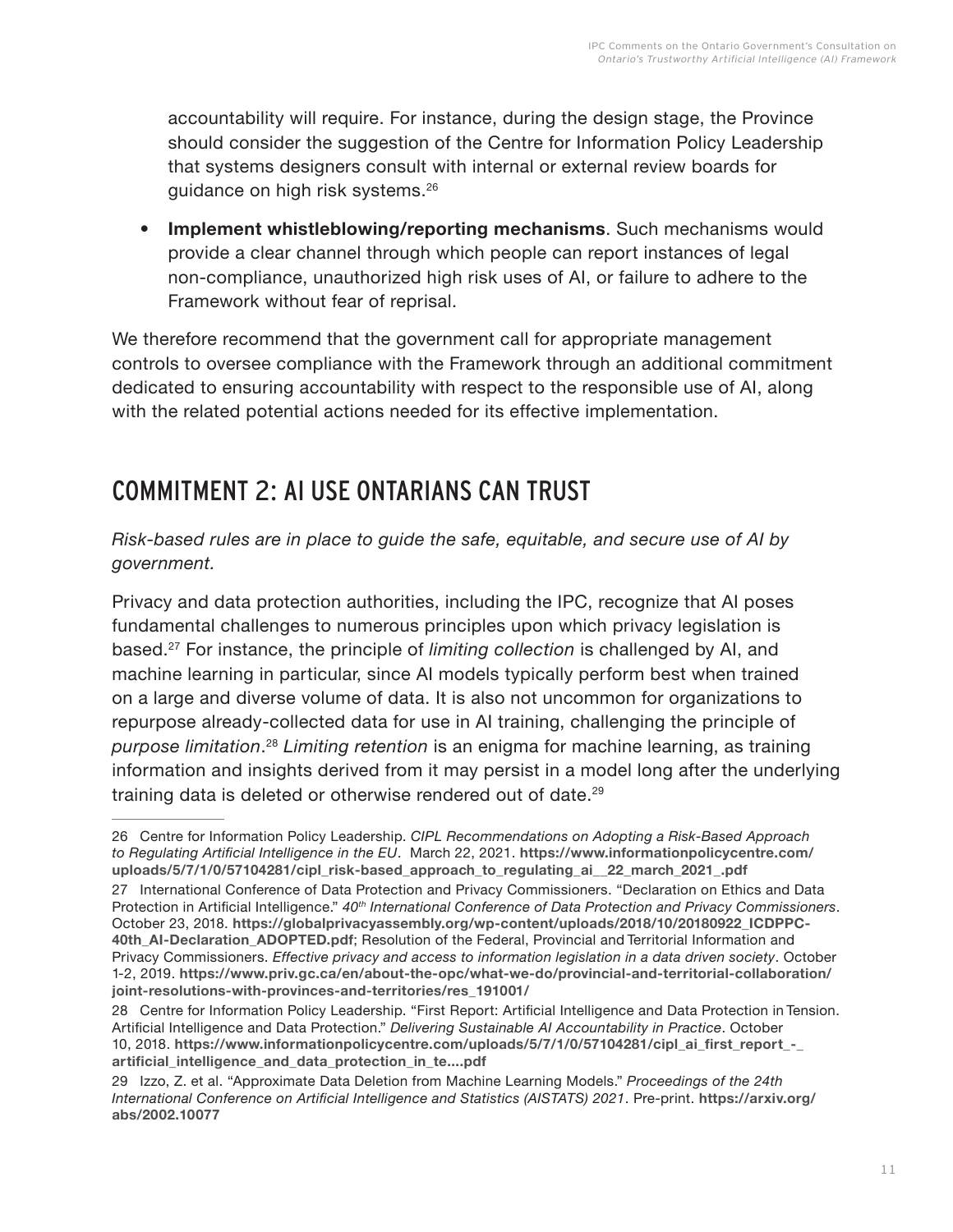In addition, one of the foundational building blocks for privacy protective data sharing – de-identification – is challenged by research showing that machine learning models can successfully re-identify large portions of data sets thought to be de-identified.<sup>30</sup>

These challenges to existing privacy best practices underscore the importance of due diligence with respect to AI systems that may involve personal information. The IPC supports the government's proposed commitment to take a risk-based approach to the use of AI, and the considerations we put forward are intended to help specify how that commitment can be strengthened. We also support tests that examine the robustness, reliability, accuracy, and security of AI systems, including identifying and addressing bias in the systems.

Per the Global Privacy Assembly resolution on *Accountability in the Development and Use of Artificial Intelligence* we sponsored in 2020, the IPC committed to working with organizations to ensure that risks to privacy and access rights, and other human rights, are assessed before AI systems are put into use.<sup>31</sup> Our focus on this work is also in line with our strategic priority of Privacy and Transparency in a Modern Government.

#### 7. DEFINE A CLEAR SCOPE, CRITERIA, AND METHODOLOGY FOR RISK ASSESSMENT AND PUBLISH ASSESSMENT RESULTS

With respect to the potential action to "[a]ssess whether to use an algorithmic assessment tool as a way to measure risk, security, and quality," we observe that numerous forms of assessment may be required to address different categories of risk. Many existing algorithmic impact assessment tools are principally focused on automated decision making systems, and primarily focus on the explainability, auditability, and fairness of the system.<sup>32</sup> These are critical issues for automated decision systems to be assessed against, and we encourage the government to leverage existing algorithmic impact assessment methodologies. However, we would like to ensure that existing privacy risk assessment tools are also leveraged when appropriate.

We observe that the Government of Canada's Algorithmic Impact Assessment (AIA) tool<sup>33</sup> notes that Privacy Impact Assessments may need to be conducted in addition

<sup>30</sup> Rocher, L., Hendrickx, J.M. & de Montjoye Y. "Estimating the success of re-identifications in incomplete datasets using generative models." *Nature Communications* 10:3069. 2019. **[https://www.nature.com/articles/](https://www.nature.com/articles/s41467-019-10933-3) [s41467-019-10933-3](https://www.nature.com/articles/s41467-019-10933-3)**

<sup>31</sup> See sections 1(1) and 1(2) of the Global Privacy Assembly. *Adopted Resolution on Accountability in the Development and use of Artificial Intelligence*. 42nd Closed Session of the Global Privacy Assembly. October 2020. **[https://globalprivacyassembly.org/wp-content/uploads/2020/11/GPA-Resolution-on-](https://globalprivacyassembly.org/wp-content/uploads/2020/11/GPA-Resolution-on-Accountability-in-the-Development-and-Use-of-AI-EN.pdf)[Accountability-in-the-Development-and-Use-of-AI-EN.pdf](https://globalprivacyassembly.org/wp-content/uploads/2020/11/GPA-Resolution-on-Accountability-in-the-Development-and-Use-of-AI-EN.pdf)**

<sup>32</sup> Reisman, D. et al. Algorithmic Impact Assessments: A Practical Framework for Public Agency Accountability. AI Now Institute, New York University. 2018. **<https://ainowinstitute.org/aiareport2018.pdf>**

<sup>33</sup> Government of Canada. *Algorithmic Impact Assessment*. Last modified March 22, 2021. **[https://open.](https://open.canada.ca/aia-eia-js/) [canada.ca/aia-eia-js/](https://open.canada.ca/aia-eia-js/)**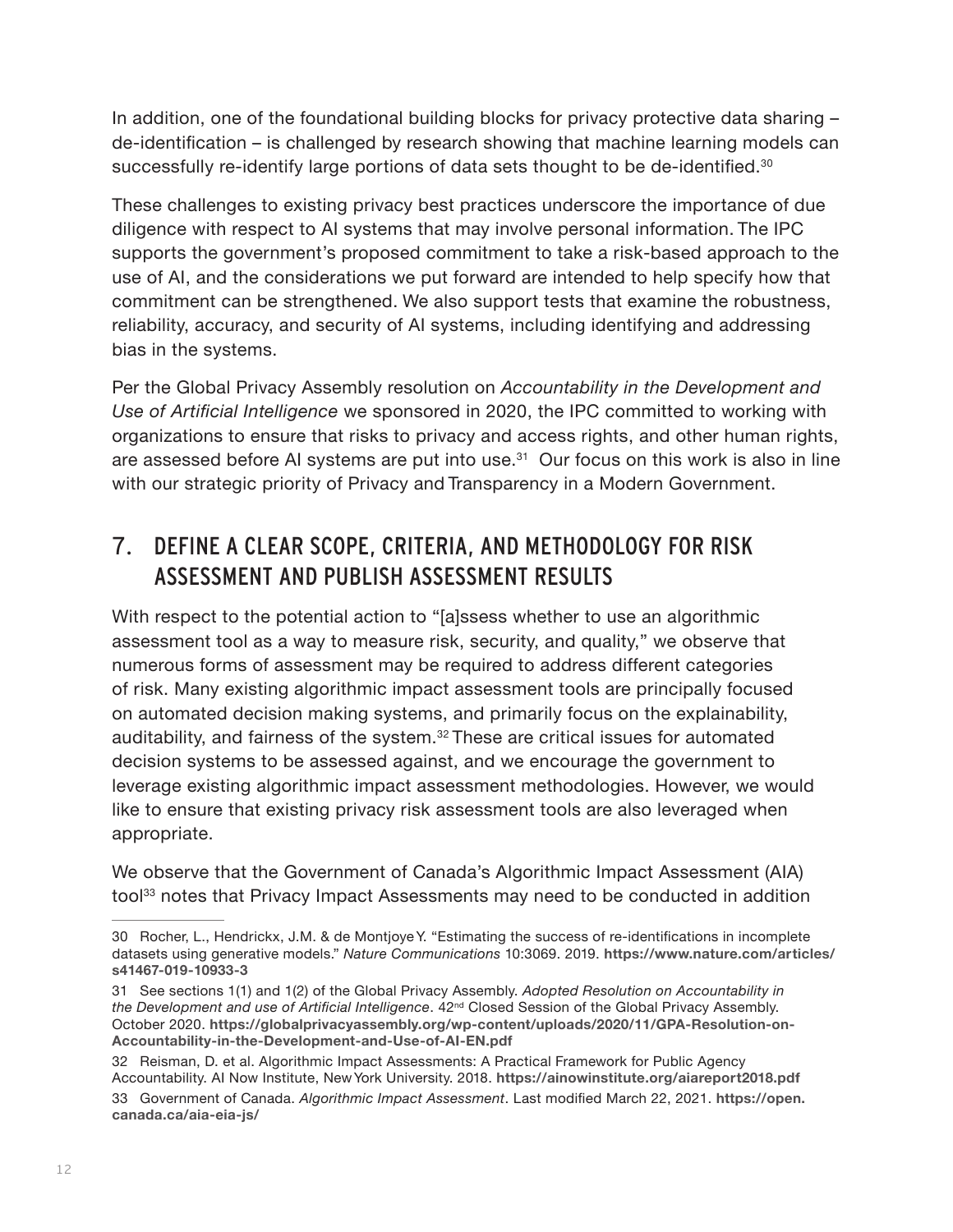to an AIA if personal information is used. Similarly, the algorithmic impact assessment does not assess cybersecurity to a level of assurance that would be realized through established threat/risk assessment and penetration testing methodologies.

We also refer back to our earlier considerations [1](#page-3-0) and [3](#page-7-0), and note that clear definitions and a lifecycle approach will be critical in developing a process for identifying what types of systems will need to be assessed for risk, and at what point in the lifecycle those assessments should occur. Clear definitions are also important in assigning risk levels in a consistent manner.

The Framework should clarify if a risk-based approach is to be applied for all uses of AI, irrespective of whether they involve the processing of personal information. This clarification should recognize the risk that the use of AI systems may re-identify information previously thought to be de-identified.

In alignment with the commitment of *No AI in secret*, as well as the government of Canada's *Directive on Automated Decision Making*, <sup>34</sup> we also would remind the Province of the importance of keeping records of the risk assessments it conducts and encourage the open publication of risk assessment reports wherever feasible, or at least summaries thereof to the extent appropriate.

#### 8. DEVELOP MECHANISMS TO ENSURE THAT THE PURPOSE OF AN AI SYSTEM DOES NOT SIGNIFICANTLY CHANGE WITHOUT RE-ASSESSMENT

Most risk assessments are 'point-in-time' analyses, meaning that a system's objectives, design, accompanying policies and procedures, and other information are examined for risks and a report issued with recommendations on how to mitigate the risks. Risk assessments often become out-of-date or obsolete as a system changes or if new uses are introduced.

For instance, a facial recognition technology system used by law enforcement in high security facilities might be assessed for risk, and mitigating controls put in place appropriate for that context. However, if law enforcement were to expand the use of facial recognition technology systems beyond high security facilities to allow for more general surveillance across new classes of facilities, risks could increase or new risks could be introduced.

For this reason, we support the Province's proposal to continuously test for bias and risk, and suggest it consider building in mechanisms to trigger the need for reassessments if certain criteria change, such as when the actual use varies from the original intended use, or if the effectiveness of the system is diminished (in line with our consideration [4](#page-9-0)).

<sup>34</sup> Government of Canada. *Directive on Automated Decision-Making*. Last modified April 1, 2021. Appendix C. **<https://www.tbs-sct.gc.ca/pol/doc-eng.aspx?id=32592>**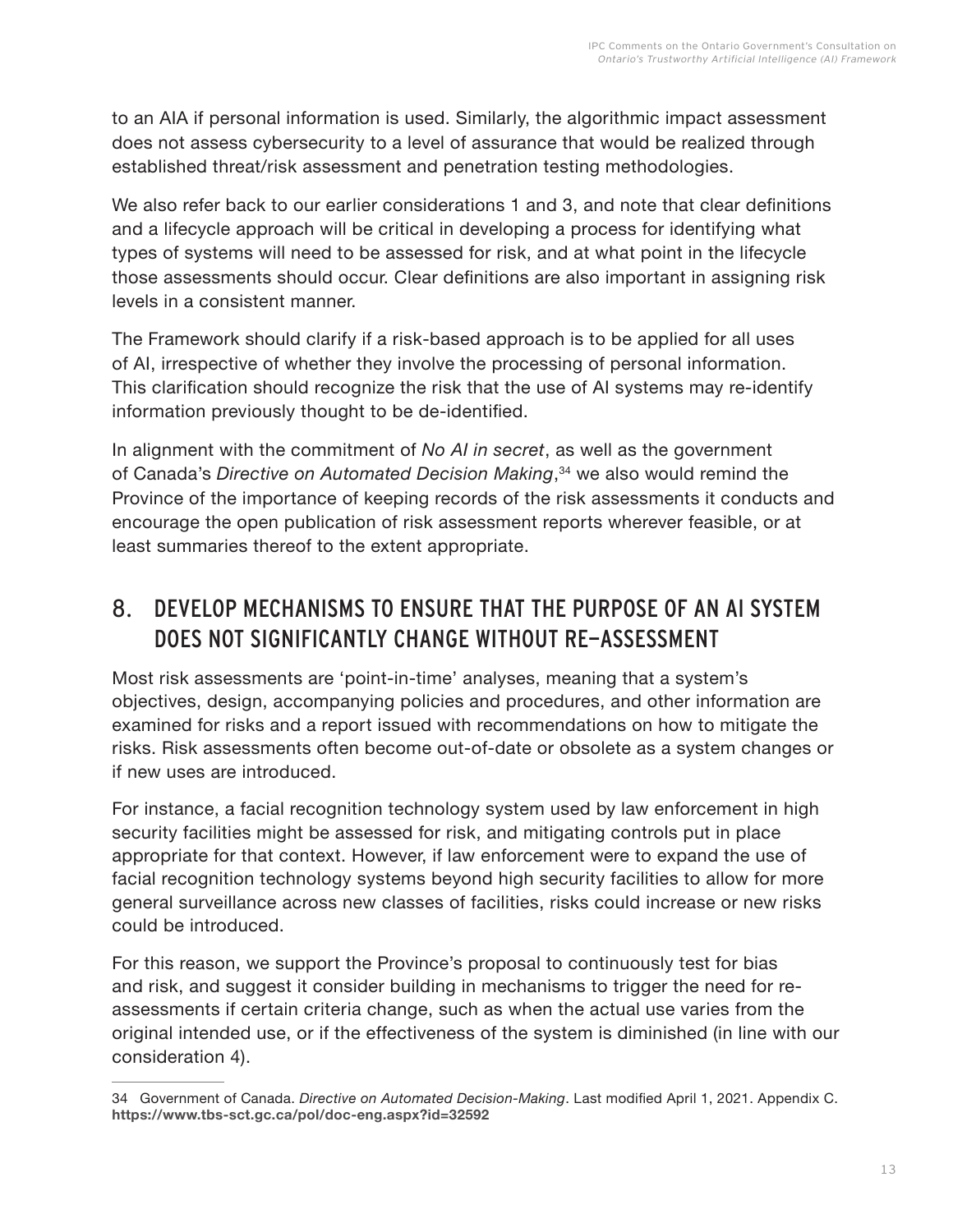#### 9. ENSURE CRITERIA, FUNDING, TRAINING, INSTITUTIONAL STRUCTURES AND OTHER NECESSARY SUPPORTS ARE IN PLACE FOR REQUIRED HUMAN OVERSIGHT AND INTERVENTION

Human oversight can play an important role in upholding trust in AI. We strongly support a risk-based approach to determining when human oversight and intervention is required in an AI system. We further note that such oversight and intervention plays a role throughout the AI systems lifecycle.

During the regular operations of an automated decision system, the government of Canada's *Directive on Automated Decision Making* requires that higher risk systems cannot make decisions without having specific human intervention points throughout the process, and the final decision must be made by a human. In support of this, the directive also requires that employees be trained so that they are able to "review, explain and oversee" the operations of an automated decision system.<sup>35</sup>

The Province should implement clear criteria for when human oversight and intervention in systems are required, and ensure appropriate funding, training, institutional structures, and other supports are in place to ensure the effectiveness of that oversight and intervention.

#### 10. CLARIFY ALIGNMENT BETWEEN AI STRATEGY AND RELATED LEGISLATIVE FRAMEWORKS AND PROPOSED REFORMS

There is a recognized need to update Canada's privacy laws to address both the barriers to innovation and loopholes in protection that have emerged as a result of the technological developments of the past two decades.<sup>36</sup>

With respect to recent initiatives that affect the legislative oversight of AI, we note that recent amendments to *FIPPA* have created a framework for the sharing of personal information between ministries (and with extra-ministerial data integration units) for certain designated purposes. The extent to which AI is intended to be used in data integration units is not clear at this time.

The Province has also been exploring private sector privacy legislation. A harmonized approach to protecting privacy rights (including access to one's personal information and explanation of decisions impacting them) in the context of automated decision-making in the public and private sectors would help bring coherence and consistency across the AI systems lifecycle, which may include commercial entities at various points.

<sup>35</sup> Government of Canada. *Directive on Automated Decision-Making*. Last modified April 1, 2021. Section 6.3.5. **<https://www.tbs-sct.gc.ca/pol/doc-eng.aspx?id=32592>**

<sup>36</sup> See, e.g. Scassa, T. "Data Protection Law." *Artificial Intelligence and the Law in Canada (eds. Martin-Bariteau, F. and Scassa, T.).* LexisNexis 2021.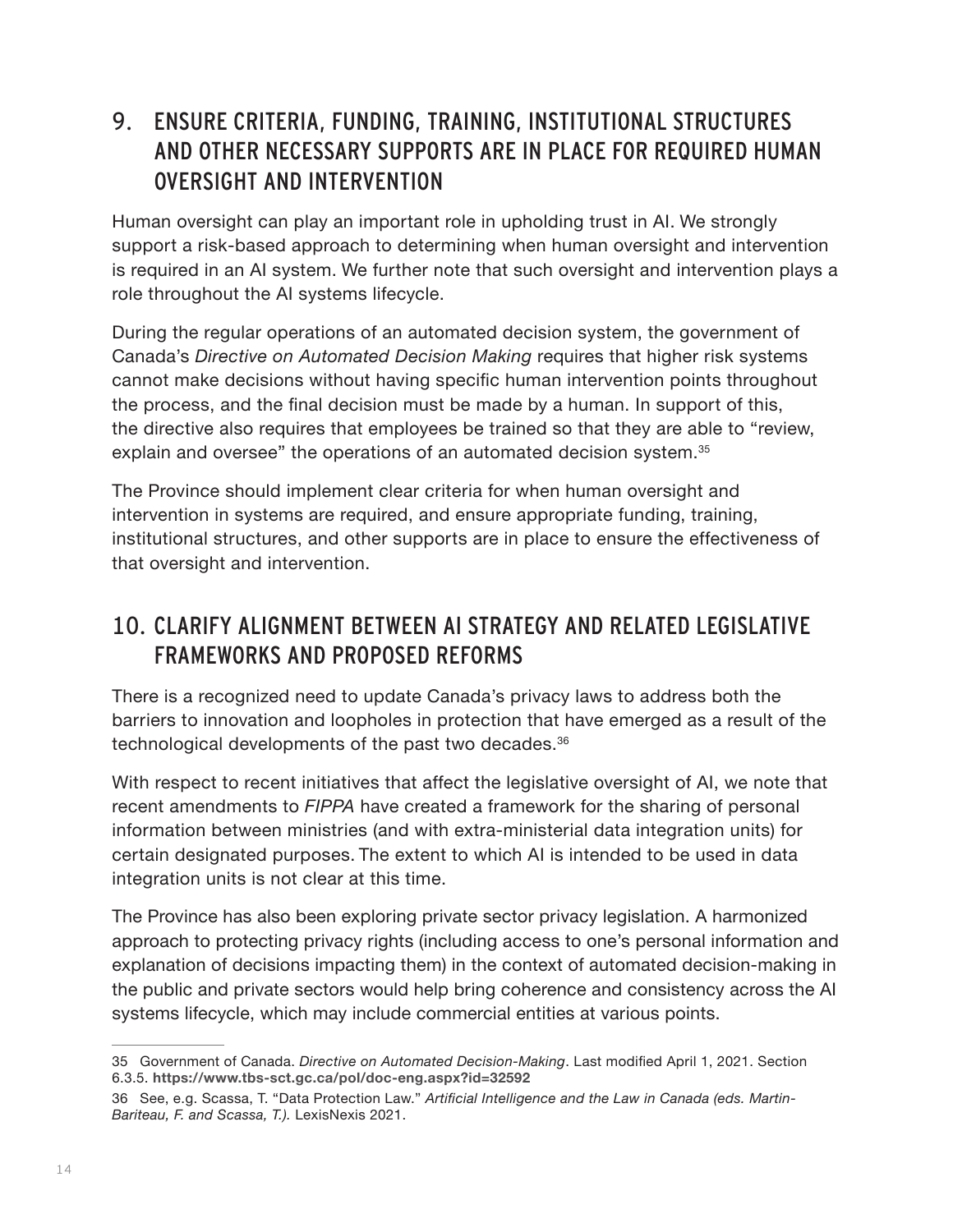The government should clarify how its AI strategy aligns with existing and new laws. We would welcome the opportunity to provide advice on how to achieve this regulatory alignment and consistency.

## COMMITMENT 3: AI THAT SERVES ALL ONTARIANS

#### *Government use of AI reflects and protects the rights and values of Ontarians.*

As we have discussed, the IPC recognizes that AI systems may affect human rights in a wide variety of ways. We have focused in particular on issues of access to information and the protection of privacy, in keeping with our mandate. However, as discussed above, there are issues relating to the use of AI, and in particular bias, discrimination, and fairness, that extend beyond the IPC's mandate and into other areas of human rights. Ethical concerns that arise when governments replace human decision-making with artificial agents require careful consideration. The Province would benefit by consulting with the Ontario Human Rights Commission, Ombudsman of Ontario, and ethics scholars to address these challenges.

With this in mind, the considerations we put forward under the commitment of *AI that serves all Ontarian*s seek to ensure that the Province 1) implement clear criteria with respect to AI systems posing unacceptable risks, 2) carefully confer and coordinate oversight responsibilities among existing bodies where appropriate, 3) recognize the applicability of many already-existing guidance and governance approaches to aspects of AI systems, and 4) carefully consider and consult on what it truly means to serve all Ontarians.

#### 11. CONSIDER EXPANDING THE CRITERIA BY WHICH CERTAIN USE CASES OF AI ARE PROHIBITED, AT LEAST TEMPORARILY

Numerous initiatives are now underway to prohibit or significantly constrain the use of AI in certain contexts. For instance, the European Union's recently proposed regulation creates a category for 'high-risk' AI systems, which are subject to stricter requirements than other systems. The regulation also strictly prohibits AI practices that run contrary to EU values (e.g. by violating human rights) and thus create an 'unacceptable risk'.<sup>37</sup> As another example, in 2019 the state of California prohibited the use of facial recognition in body-worn cameras used by police services<sup>38</sup> for a three-year period,

<sup>37</sup> European Commission. *Proposal for a Regulation laying down harmonised rules on artificial intelligence.*  April 21, 2021. **[https://digital-strategy.ec.europa.eu/en/library/proposal-regulation-laying-down](https://digital-strategy.ec.europa.eu/en/library/proposal-regulation-laying-down-harmonised-rules-artificial-intelligence)[harmonised-rules-artificial-intelligence](https://digital-strategy.ec.europa.eu/en/library/proposal-regulation-laying-down-harmonised-rules-artificial-intelligence)**

<sup>38</sup> Electronic Privacy Information Center. *State Facial Recognition Policy*. **[https://epic.org/state-policy/](https://epic.org/state-policy/facialrecognition/) [facialrecognition/](https://epic.org/state-policy/facialrecognition/)**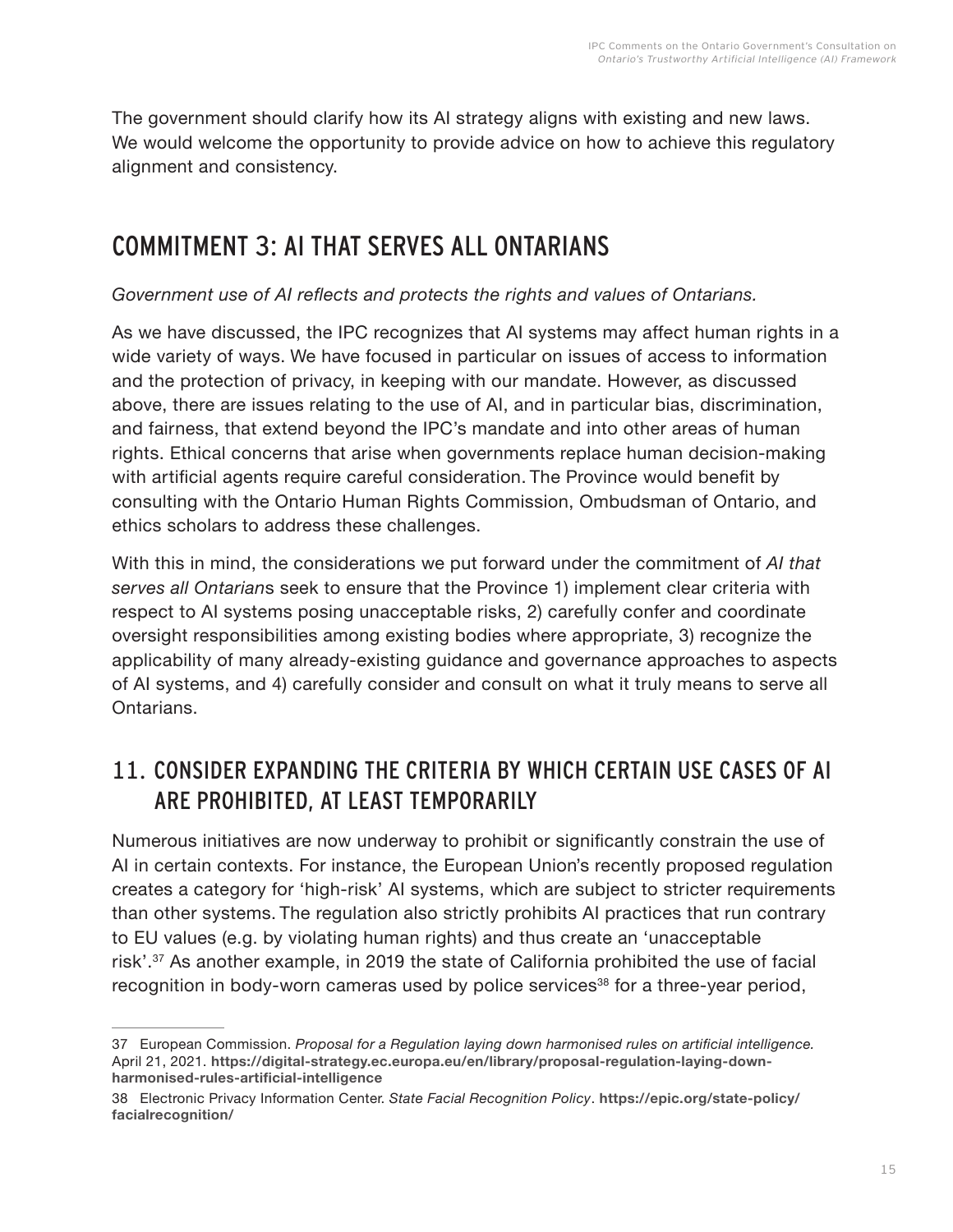reportedly to provide time for additional safeguards to be developed around the technology's use.39

We are thus glad to see the potential action item of assessing whether the government should prohibit the use of AI in certain use cases where vulnerable populations are at an extremely high risk. However, we would encourage the Province to consider whether there may also other situations in which the use of AI is inappropriate, such as where the human rights of Ontarians in general may be significantly negatively impacted.

We would also direct you to the recent *Ethics, Transparency and Accountability Framework for Automated Decision-Making*40 guidance document issued by the UK Government's Office for Artificial Intelligence. That document includes the following consideration:

Before using this framework, you should consider whether using an automated or algorithmic system is appropriate in your context.

Scrutiny should be applied to all automated and algorithmic decisionmaking. They should not be the go-to solution to resolve the most complex and difficult issues because of the high-risk associated with them.

The Province should include a statement of this nature in its Framework. A commitment to caution with respect to high risk applications of AI, particularly in the absence of strong legislative requirements, oversight mechanisms, or technical controls, would help ensure trust in the Province's AI strategy.

#### 12. CAREFULLY DESIGN INDEPENDENT OVERSIGHT MECHANISMS

Strong and independent oversight should be a key component of the developed Framework. This should include both the ability to perform proactive audit/review of the operations of AI systems,<sup>41</sup> and provide an avenue of redress for individuals wishing to challenge outcomes of AI systems. The burden should not be entirely placed on affected individuals to challenge both individual outcomes of AI systems and to identify broader systemic biases within those systems. In their report *Regulating AI: Critical Issues and Choices*, the Law Commission of Ontario (LCO) expressed support for the

<sup>39</sup> Thebault, R. "California could become the largest state to ban facial recognition in body cameras." *The Washington Post*. September 11, 2019. **[https://www.washingtonpost.com/technology/2019/09/12/california](https://www.washingtonpost.com/technology/2019/09/12/california-could-become-largest-state-ban-facial-recognition-body-cameras/)[could-become-largest-state-ban-facial-recognition-body-cameras/](https://www.washingtonpost.com/technology/2019/09/12/california-could-become-largest-state-ban-facial-recognition-body-cameras/)**

<sup>40</sup> Government of the United Kingdom. *Guidance: Ethics, Transparency and Accountability Framework for Automated Decision-Making.* May 13, 2021. **[https://www.gov.uk/government/publications/ethics](https://www.gov.uk/government/publications/ethics-transparency-and-accountability-framework-for-automated-decision-making/ethics-transparency-and-accountability-framework-for-automated-decision-making)[transparency-and-accountability-framework-for-automated-decision-making/ethics-transparency-and](https://www.gov.uk/government/publications/ethics-transparency-and-accountability-framework-for-automated-decision-making/ethics-transparency-and-accountability-framework-for-automated-decision-making)[accountability-framework-for-automated-decision-making](https://www.gov.uk/government/publications/ethics-transparency-and-accountability-framework-for-automated-decision-making/ethics-transparency-and-accountability-framework-for-automated-decision-making)**

<sup>41</sup> Office of the Privacy Commissioner of Canada. *A Regulatory Framework for AI: Recommendations for PIPEDA Reform*. November 2020. **[https://www.priv.gc.ca/en/about-the-opc/what-we-do/consultations/](https://www.priv.gc.ca/en/about-the-opc/what-we-do/consultations/completed-consultations/consultation-ai/reg-fw_202011/) [completed-consultations/consultation-ai/reg-fw\\_202011/](https://www.priv.gc.ca/en/about-the-opc/what-we-do/consultations/completed-consultations/consultation-ai/reg-fw_202011/)**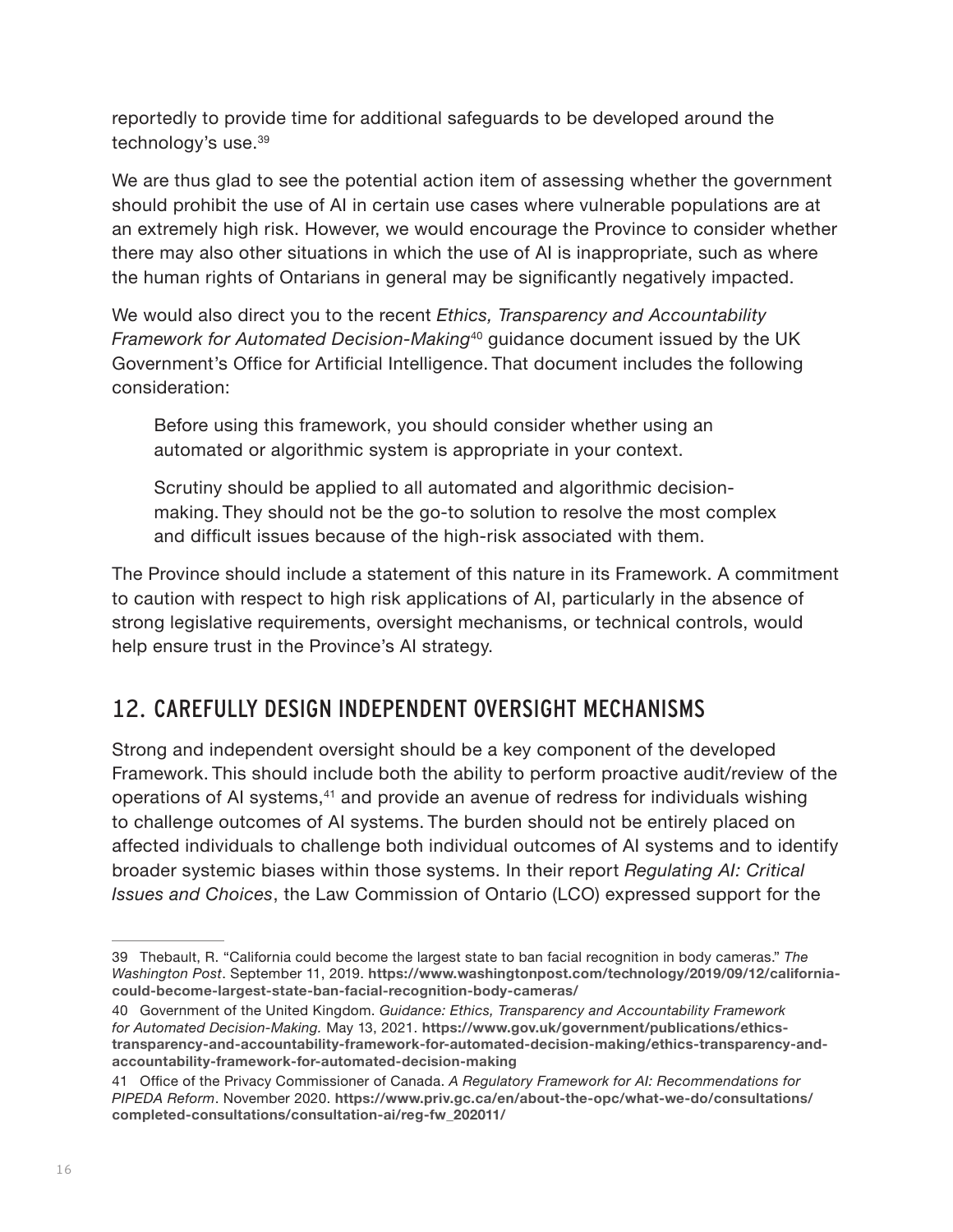principle of independent oversight of government AI and automated decision-making systems, but noted it was less certain about the institutional design or placement of that oversight function.42

The IPC would welcome an opportunity to collaborate with the government and other stakeholders (such as the LCO) to develop an independent oversight model that is appropriate for purpose. The oversight model should be developed carefully in light of already-existing oversight bodies such as the IPC, the Ontario Human Rights Commission, the Ombudsman, as well as the newly proposed Data Authority.43 Such coordination will be critical to ensure that roles and responsibilities are as clear, streamlined, and coherent as possible, and to avoid needless redundancy, delay and confusion for individuals seeking to contest inaccurate, unfair, or unreasonable decisions.

#### 13. CONSIDER EXISTING GUIDANCE AND GOVERNANCE FRAMEWORKS

We emphasize that many of the challenges with respect to trustworthy AI are new variations of challenges that government has already addressed. We therefore recommend that the Framework reference and build upon existing regulations, policies, standards, and guidelines where appropriate, both to ensure consistency of approach as well as enabling the government to better focus its efforts on the unique challenges of AI.

For instance, as mentioned above, the principle of accuracy (and hence, non-bias) already figures prominently as an obligation of public institutions covered by FIPPA. Similarly, while explainability is particularly challenging to achieve in some AI systems, the notion of "giving reasons" is already a long-standing hallmark of administrative law. Explainability can also be supported through strong documentation and recordkeeping practices, which government institutions are already expected to have. Transparency of government processes is also not a new concept. Alignment with existing standards, where appropriate, could help demystify AI and normalize it as a component of government operations, subject to an institution's full range of governance mechanisms.

#### 14. CLARIFY WHAT IT MEANS FOR AI TO SERVE ALL ONTARIANS

We would also like to offer one final reflection from our recent process to determine our Strategic Priorities. In our initial consultation paper, we put forward a potential priority around "Responsible Use of Data for Good." In developing this priority, it was

<sup>42</sup> Thomas, N., Chochia, E., and Linsday S. "Regulating AI: Critical Issues and Choices." *Law Commission of Ontario.* April 2021. **[https://www.lco-cdo.org/wp-content/uploads/2021/04/LCO-Regulating-AI-Critical-](https://www.lco-cdo.org/wp-content/uploads/2021/04/LCO-Regulating-AI-Critical-Issues-and-Choices-Toronto-April-2021-1.pdf)[Issues-and-Choices-Toronto-April-2021-1.pdf](https://www.lco-cdo.org/wp-content/uploads/2021/04/LCO-Regulating-AI-Critical-Issues-and-Choices-Toronto-April-2021-1.pdf)**

<sup>43</sup> Government of Ontario. *Building a Digital Ontario*. April 30, 2021. **[https://www.ontario.ca/page/building](https://www.ontario.ca/page/building-digital-ontario)[digital-ontario](https://www.ontario.ca/page/building-digital-ontario)**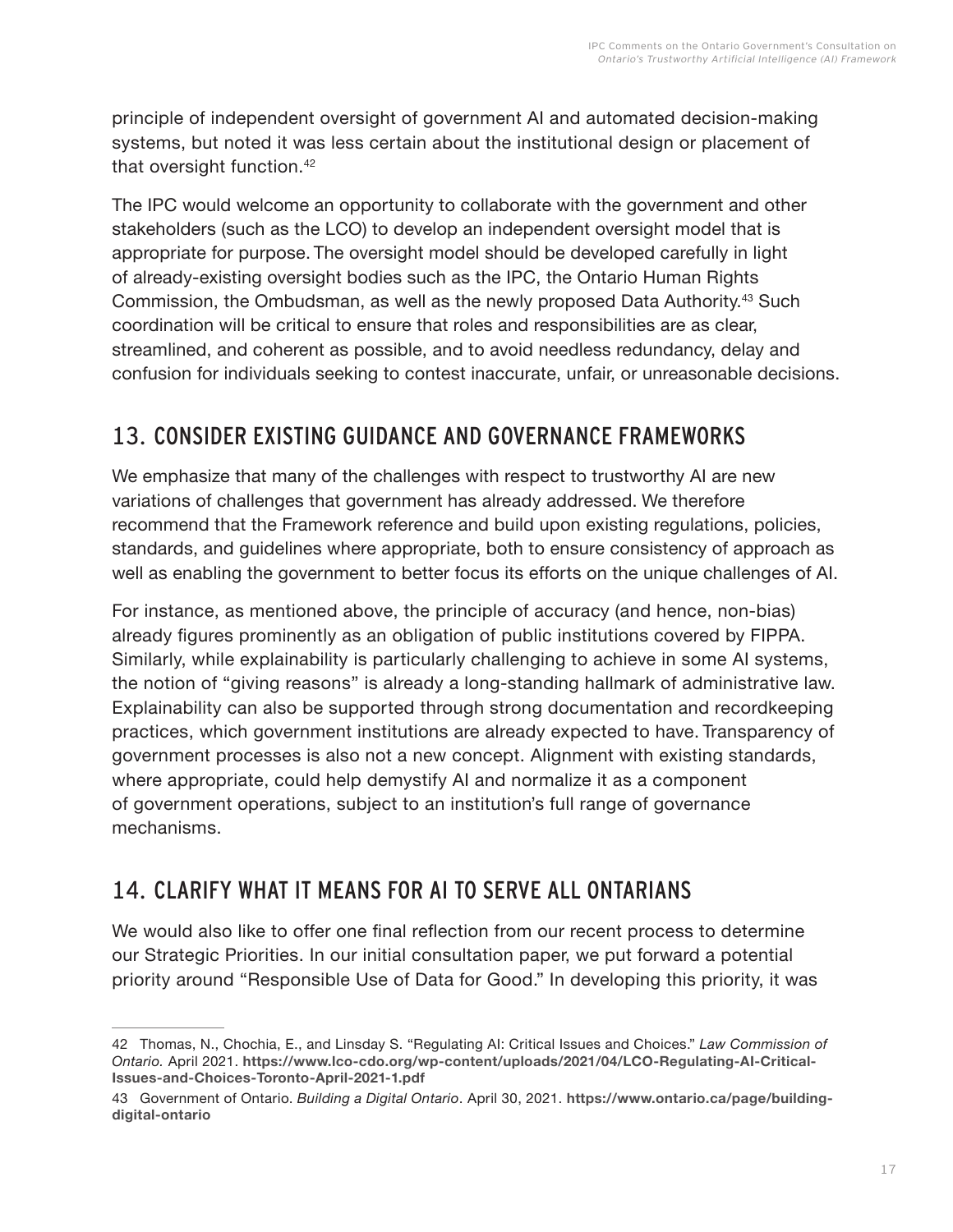made clear to us by our *ad hoc* Advisory Committee44 and other stakeholders that the concept of "good" was not necessarily clearly defined, and questions needed to be asked such as: What is good? Data for whose good? Who gets to make the ultimate determinations, and who is accountable? And finally, are there boundaries that cannot be crossed, regardless of the good that might be achieved?

This type of inquiry seems consistent with the commitment to *AI that serves all Ontarians* and the associated potential actions. Accordingly, the Province should consider a potential action that addresses these critical questions head on. In engaging with "sector leaders and civil society to develop a standard for 'trustworthy AI' and a process to certify that vendors are meeting the government's standard", the Province should consult more broadly on what it truly means for AI to serve all Ontarians. By undertaking this work, it will create a strong foundation for the other actions – creating clarity for developers about what they should consider as potential harms, or for what a "trustworthy AI standard" is intended to achieve.

## CONCLUSION

In conclusion, we commend the government for undertaking this important work and agree that creating guidelines for the government's use of AI represents an important early step towards the overall goal of building a digital economy that is powered by trustworthy AI.

We look forward to engaging with the Province as it advances its work on the proposed Framework and supporting commitments, and we offer to support this work as part of our own strategic priority of championing Privacy and Transparency in a Modern Government.

<sup>44</sup> See Appendix A, Information and Privacy Commissioner of Ontario. *IPC Strategic Priorities 2021-2025*. April 22, 2021. **<https://www.ipc.on.ca/about-us/ipc-strategic-priorities-2021-2025/>**